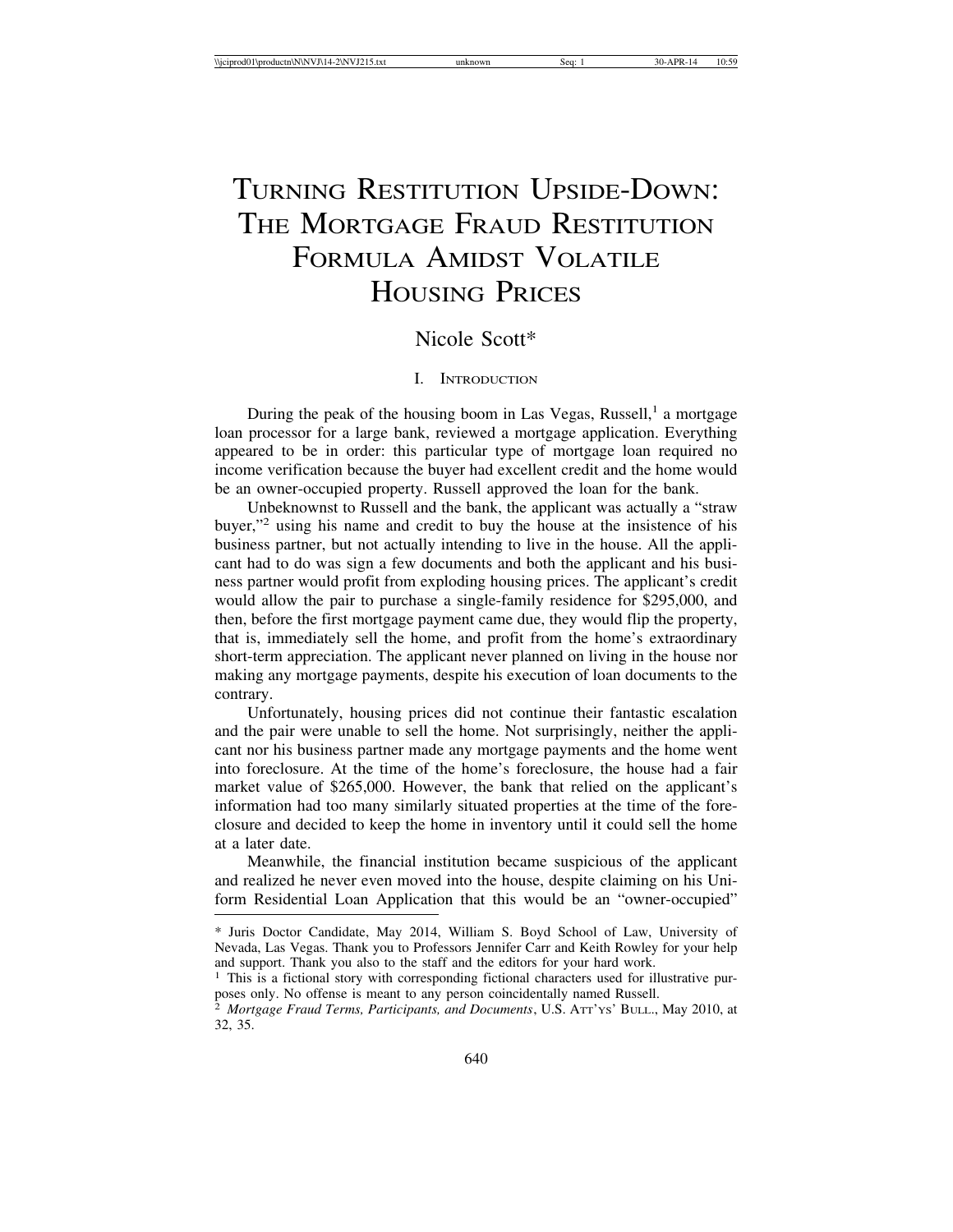property.<sup>3</sup> Concerned with an increase in mortgage fraud, the lender tipped off authorities, who subsequently investigated and arrested the straw buyer and his business partner. Almost a year later, the partners pled guilty and were sentenced, *inter alia,* to pay restitution to the financial institution. At the time of sentencing, the home had a fair market value of \$145,000.<sup>4</sup>

The court ordered restitution based on the Mandatory Victims Restitution Act (MVRA) concerning fraud and property.<sup>5</sup> The victim, in this case the bank, argued its amount of loss equaled \$295,000 (the amount originally borrowed) less the current fair market value of the property returned, \$145,000; thus, the court should order the defendants to pay restitution of \$150,000. On the other hand, the defendants argued that at the time the property was returned to the financial institution, the value of the home was \$265,000. And because the bank had *control* over the property since that point in time, and had the ability to sell it any time, the defendants should not be liable for the further declining market conditions. Thus, the defendants argued they only owed restitution of \$30,000. Alternatively, the judge could consider a third possibility: recent recommendations from US Sentencing Guidelines. Under these new guidelines, the court determines the fair market value of the home on the defendants' sentencing date.<sup>6</sup> But, if the bank had not sold the home by that date, that fair market value would be based on the county's assessed value of the property. In Clark County, where Las Vegas is situated, the Assessor's Office updates property values annually<sup>7</sup> and, depending on the specific time frame in this hypothetical, the assessment value can range from a lagging property assessment valuing the home at \$280,000 to a more current assessment valuing the home at \$125,000.

Which measure of restitution and subsequent calculation is best? That is, which value most adequately compensates the injured victim without unfairly burdening the defendants? The Ninth Circuit would side with the defendants in this case, having previously held that the value of the home on the date the bank gains control is the proper measure of restitution.<sup>8</sup> Accordingly, the defendants in this case would be ordered to pay only \$30,000 in restitution. On the other hand, the Seventh Circuit would hold that the "property" stolen was

<sup>3</sup> For an example of a Form 1003 Uniform Residential Loan Application, see *Uniform Residential Loan Application*, FANNIE MAE, https://www.fanniemae.com/content/guide\_form /1003rev.pdf (last visited Feb. 21, 2014).

<sup>4</sup> This illustration, while seemingly extreme, is comparable to the actual swings in housing prices in Las Vegas during the boom and bust. *See, e.g.*, STEPHEN P.A. BROWN, UNLV CTR. FOR BUS. & ECON. RESEARCH, SOUTHERN NEVADA HOUSING MARKET SHOWS SIGNS OF RECOVERY 1 (2012), *available at* http://cber.unlv.edu/commentary/CBER-28Nov2012.pdf. For an impactful visual, see *Home Price Index for Las Vegas, Nevada*, Econ. RES. FED. RES. BANK ST. LOUIS, http://research.stlouisfed.org/fred2/series/LVXRNSA (last updated Feb. 25, 2014, 8:56 AM).

 $5$  18 U.S.C. § 3663A(c)(1)(A)(ii) (2012).

<sup>6</sup> *See infra* Part IV (discussing Sentencing Guidelines for United States Courts).

<sup>7</sup> NEV. REV. STAT. § 361.260 (2013), *available at* http://www.leg.state.nv.us/NRS/NRS-361 .html#NRS361Sec260; *Assessor: FAQ*, CLARK COUNTY, NEV., http://www.clarkcountynv .gov/depts/assessor/Pages/faq.aspx (last visited Feb. 21, 2014).

<sup>8</sup> *See* discussion of the Ninth Circuit method in Part III.A., *infra*; United States v. Smith, 944 F.2d 618 (9th Cir. 1991)*.*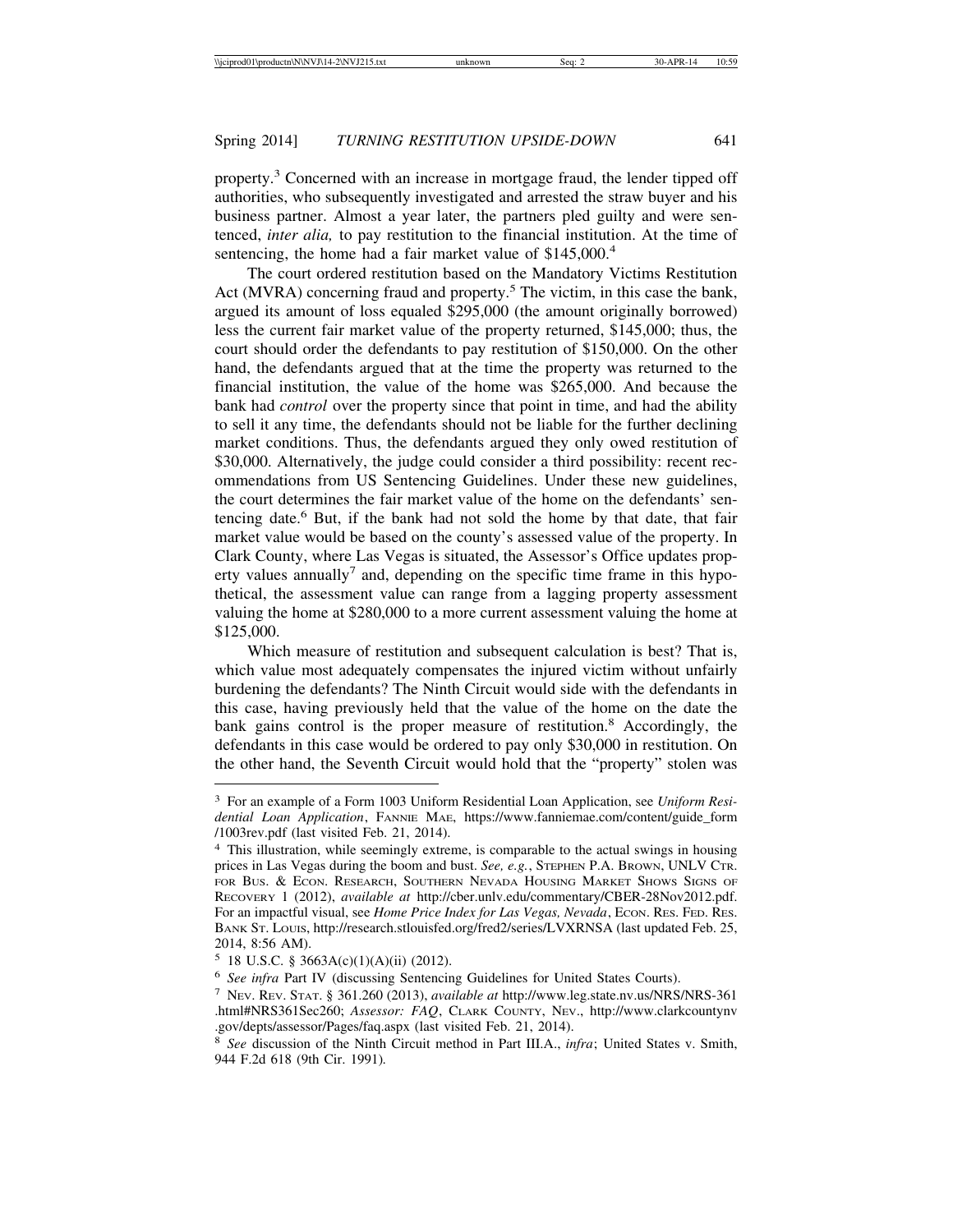the money used to finance the home purchase, and not the actual home.<sup>9</sup> Subsequently, the "property" is not returned to the victim until the bank sells the house and gets the entire amount it loaned to the defendants back. For that reason, if the bank sold the home by the sentencing date for \$145,000, the defendants would be ordered to pay \$150,000 in restitution. And if a judge considered the US Sentencing Guidelines, she would look to the local assessor's office to determine the correct value. Thus, the amount of restitution a defendant pays depends on where the mortgage fraud takes place and whether the presiding judge considers the US Sentencing Guidelines. Accordingly, mortgage fraud restitution is not uniform throughout the United States.

This note discusses the circuit split in applying the Mandatory Victims Restitution Act of 1996 to mortgage fraud crimes—specifically, the difference in the mortgage fraud restitution formula. In Part I, I provide an introduction to mortgage fraud. In Part II, I provide background on the Mandatory Victims Restitution Act of 1996, which established a directive to courts to order restitution to identifiable victims. Further, the Act indicated, albeit imprecisely, that the restitution amount is based on the property's value on the sentencing date, less the property's "value" on the date the property is returned.

Regrettably, the Act does not provide a definition of the word "property," which has resulted in a circuit split. Three circuit courts calculate the mandatory restitution as the property's "value" based on the date the property is returned—that is, the property's fair market value on that date. On the other hand, four circuits insist that the "value" of the property can only be determined when the bank actually sells that property. In Part III, I will discuss the circuit split where courts disagree on the "appropriate" restitution calculation.

In an effort to provide a uniform calculation, last year the US Sentencing Commission proposed changes to the US Sentencing Guidelines. While the Guidelines are only advisory and not mandatory, these recent amendments result in a third possible calculation that I discuss in Part IV.

Finally, in Part V, I critique each of the three imperfect approaches. In addition, I provide comparisons to various state foreclosure deficiency statutes as an illustration of alternative calculations. I conclude by proposing an amendment to the Mandatory Victim Restitution Act that, in the cases of collateralized loans obtained by fraud, defines "property" as the actual property fraudulently obtained: cash. In addition, I propose an additional "good faith" clause to the amendment to prevent banks from holding onto a foreclosed property longer than necessary. The sooner a property is sold, the sooner the bank recuperates some of its lost funds and the sooner a defendant knows the restitution amount he must pay.

#### *A. What is Mortgage Fraud?*

In the hypothetical above, the partners executed mortgage fraud by using the applicant's name and credit as a "straw buyer." That is, a person who

<sup>9</sup> *See* discussion of the Seventh Circuit method in Part III.B, *infra*.; United States v. Robers, 698 F.3d 937, 939 (7th Cir. 2012), *cert. granted*, 134 S. Ct. 470 (2013).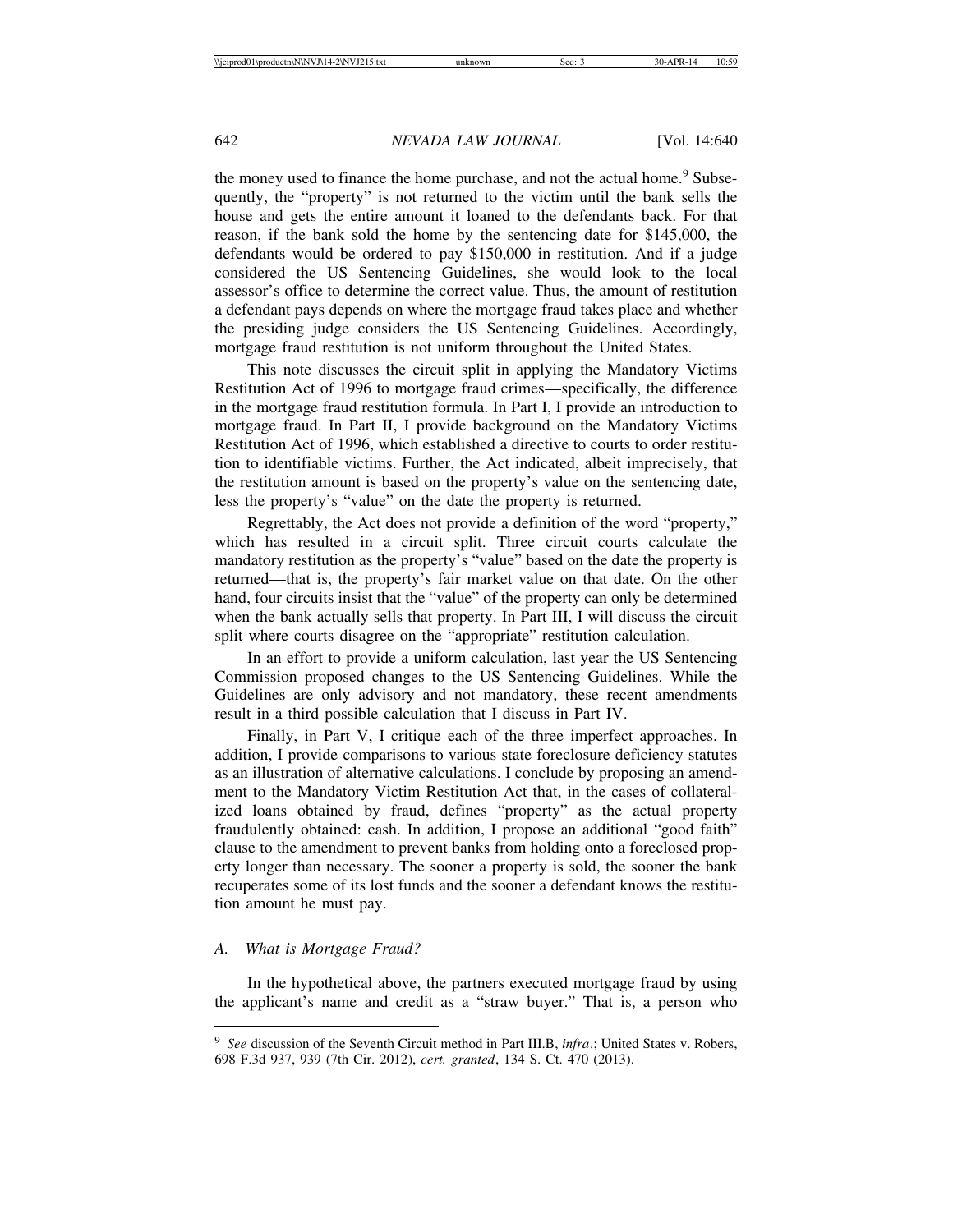allows his name to be used in the loan process but has no intention of actually making any mortgage loan payments.<sup>10</sup>

Mortgage fraud comes in a variety of forms. For example, a person commits loan origination fraud when he misrepresents or omits information on a loan application upon which an underwriter ultimately relies to write a loan.<sup>11</sup> Mortgage fraud can also occur with illicit programs aimed at current homeowners who are having trouble with their payments.12 Lately, this type of foreclosure rescue fraud is increasing.<sup>13</sup> These types of scams focus on homeowners on the verge of foreclosure. Criminals promise to "stop or delay the foreclosure process," and, in return, homeowners sign over their property to the criminals.<sup>14</sup>

Mortgage fraud can also include "flopping." Flopping occurs when a bank agrees to a short sale with the homeowner who then attempts to get the lowest price possible by purposefully damaging the soon-to-be-sold house.15 The house is then bought by an accomplice, cleaned up, and immediately flipped for a profit of upwards of 30 percent.<sup>16</sup>

In 2011, Nevada ranked second to Florida in the Mortgage Fraud Index (MFI), a ranking of states based on reported fraud and misrepresentation investigations.17 The FBI investigates mortgage fraud through Suspicious Activity Reports (SARs) filed by financial institutions.18 The number of mortgage fraud SARs filed in 2011 was 93,508. To put this in perspective, in 2003 the number of reports filed was less than  $7,000$ .<sup>19</sup> However, mortgage fraud may be decreasing: 2012 SARs are down 25 percent compared to the previous year.<sup>20</sup>

<sup>10</sup> *Mortgage Fraud Terms, Participants, and Documents*, *supra* note 2.

<sup>&</sup>lt;sup>11</sup> FIN. CRIMES INTELLIGENCE UNIT, FED. BUREAU OF INVESTIGATION, 2010 MORTGAGE FRAUD REPORT: YEAR IN REVIEW 5 (2011), *available at* http://www.fbi.gov/stats-services /publications/mortgage-fraud-2010/mortgage-fraud-report-2010.

<sup>12</sup> *Id.*

<sup>&</sup>lt;sup>13</sup> FIN. CRIMES ENFORCEMENT NETWORK, U.S. DEP'T OF TREASURY, MORTGAGE LOAN FRAUD UPDATE 14 (Oct. 2012), *available at* http://www.fincen.gov/news\_room/nr/files /MLFUpdateQ22012\_FINAL508.pdf.

<sup>14</sup> Press Release, Fin. Crimes Enforcement Network, U.S. Dep't of Treasury, SARs Regarding Foreclosure Rescue Scams Increase (Oct. 9, 2012), *available at* http://www.fincen.gov /news\_room/nr/html/Q22012/20121009.html.

<sup>15</sup> Les Christie, *Latest in Mortgage Fraud: Flopping*, CNNMONEY (Oct. 23, 2012, 6:22 AM), http://money.cnn.com/2012/10/23/real\_estate/mortgage-fraud-flopping. <sup>16</sup> *Id.*

<sup>&</sup>lt;sup>17</sup> LEXISNEXIS RISK SOLUTIONS, THE LEXISNEXIS 14TH ANNUAL MORTGAGE FRAUD REPORT 8 (2012), *available at* http://mortgagefraudblog.com/images/stories/uploaded\_docs /mari.pdf.

<sup>&</sup>lt;sup>18</sup> FIN. CRIMES SECTION, FED. BUREAU OF INVESTIGATION, FINANCIAL CRIMES REPORT TO THE PUBLIC: FISCAL YEARS 2010–2011, at 23 (2012), *available at* http://www.fbi.gov/stats -services/publications/financial-crimes-report-2010-2011/financial-crimes-report-2010-2011 .pdf.

<sup>19</sup> *Id.*

<sup>20</sup> Press Release, Fin. Crimes Enforcement Network, U.S. Dep't of Treasury, FinCEN 2012 SAR Data Reveals Drop in Suspected Mortgage Fraud (Aug. 20, 2013), *available at* http:// www.fincen.gov/news\_room/nr/html/20130820.html. However, it is important to note that it can take years for a mortgage fraud scheme to be discovered, which delays suspicious activity reporting. *Id.*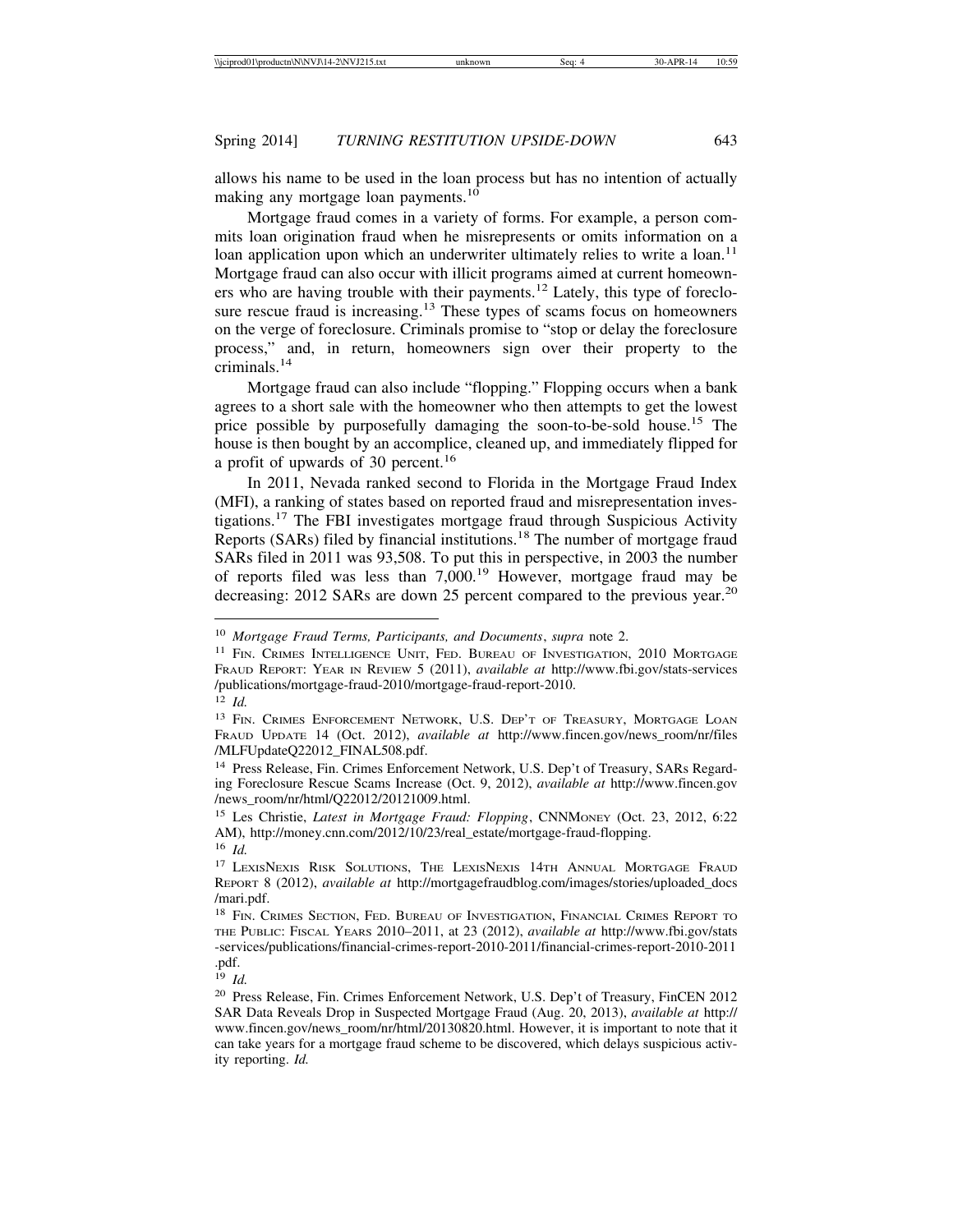# *B. Why Does Mortgage Fraud Matter?*

Mortgage fraud is a "significant contributor" to our economic crisis. $2<sup>1</sup>$ Mortgage fraud has contributed to an increasing number of home foreclosures, decreasing home prices, and tightening of credit because of investor losses attributable to mortgage-backed securities.<sup>22</sup> Further, "[t]he discovery of mortgage fraud via the mortgage industry loan review processes, quality control measures, regulatory and industry referrals, and consumer complaints lags behind economic indicators—often up to two years or more, with the impacts [of the fraud] felt far beyond these years."<sup>23</sup> Undeniably, reports of mortgage fraud persist and are continually emphasized in the news.<sup>24</sup>

Lenient underwriting standards and a booming housing market have shaped a perfect backdrop for fraud to thrive.<sup>25</sup> However, "[b]y 2007, real estate values began to fall and mortgage lenders began experiencing large losses due to fraud, reducing their ability to fund new mortgage loans."<sup>26</sup>

The economic implications of mortgage fraud are staggering. The actual dollar amount attributed to mortgage fraud is unknown, however in 2010 alone "more than \$10 billion in loans originated with fraudulent application data."<sup>27</sup> Moreover, in fiscal year 2012, 70,291 SARs were filed with losses of \$2.69 billion.<sup>28</sup> And while the number of mortgage fraud instances has decreased, the dollar amounts involved in instances of fraud has increased.<sup>29</sup>

#### *C. Why Restitution?*

Until the early 1980s, courts did not habitually consider restitution as part of sentencing guidelines.30 In fact, if a court ordered restitution, it was usually based on the defendant's ability to pay.31 The passage of the Victim and Wit-

<sup>21</sup> Benjamin B. Wagner, *Why Mortgage Fraud Matters*, U.S. ATT'YS' BULL., May 2010, at

 $\frac{1}{22}$ ,  $\frac{1}{1}$ .

<sup>&</sup>lt;sup>23</sup> FIN. CRIMES INTELLIGENCE UNIT, *supra* note 11, at 6 n.a.<br><sup>24</sup> *See, e.g.*, Jeff German, *Homeowners Still at Risk*, LAS VEGAS REV. J., Dec. 14, 2012, at B1 (judge orders Las Vegas man to pay over \$320,000 in restitution for impersonating a mortgage agent and claiming he could provide mortgage relief to homeowners); Chris Olwell, *\$10 Million in Restitution Ordered in Mortgage Fraud*, NEWS HERALD (Jan. 29, 2013, 3:44 PM), http://www.newsherald.com/news/crime-public-safety/10-million-in-resti tution-ordered-in-mortgage-fraud-1.86333 (judge issued large restitution order for five defendants in straw buyer scheme). Financial institutions have also been accused of mortgage fraud. *See, e.g.*, Danielle Douglas, *New York Sues Credit Suisse over Mortgages*, WASH. Post, Nov. 21, 2012, at A14.<br>
<sup>25</sup> Wagner, *supra* note 21.<br>
<sup>26</sup> Id.<br>
<sup>27</sup> Fin. Crimes Intelligence Unit, *supra* note 11, at 6.<br>
<sup>27</sup> Fin. Crimes Intelligence Unit, *supra* note 11, at 6.<br>
<sup>28</sup> These Scams Hit Us R

<sup>.</sup>gov/about-us/investigate/white\_collar/mortgage-fraud/mortgage\_fraud (last visited Feb. 21, 2014).

<sup>29</sup> Krista Franks Brock, *Mortgage Fraud Instances Decline, Per-Case Value Rises in Third Quarter*, MREPORT (Dec. 3, 2012), http://www.themreport.com/articles/mortgage-fraud -instances-decline-per-case-value-rises-2012-12-03.

<sup>30</sup> Matthew Spohn, Note, *A Statutory Chameleon: The Mandatory Victim Restitution Act's Challenge to the Civil/Criminal Divide*, 86 IOWA L. REV. 1013, 1014 (2001). <sup>31</sup> U.S. GEN. ACCOUNTING OFFICE, GAO-01-664, CRIMINAL DEBT: OVERSIGHT AND

ACTIONS NEEDED TO ADDRESS DEFICIENCIES IN COLLECTION PROCESSES 34 (2001).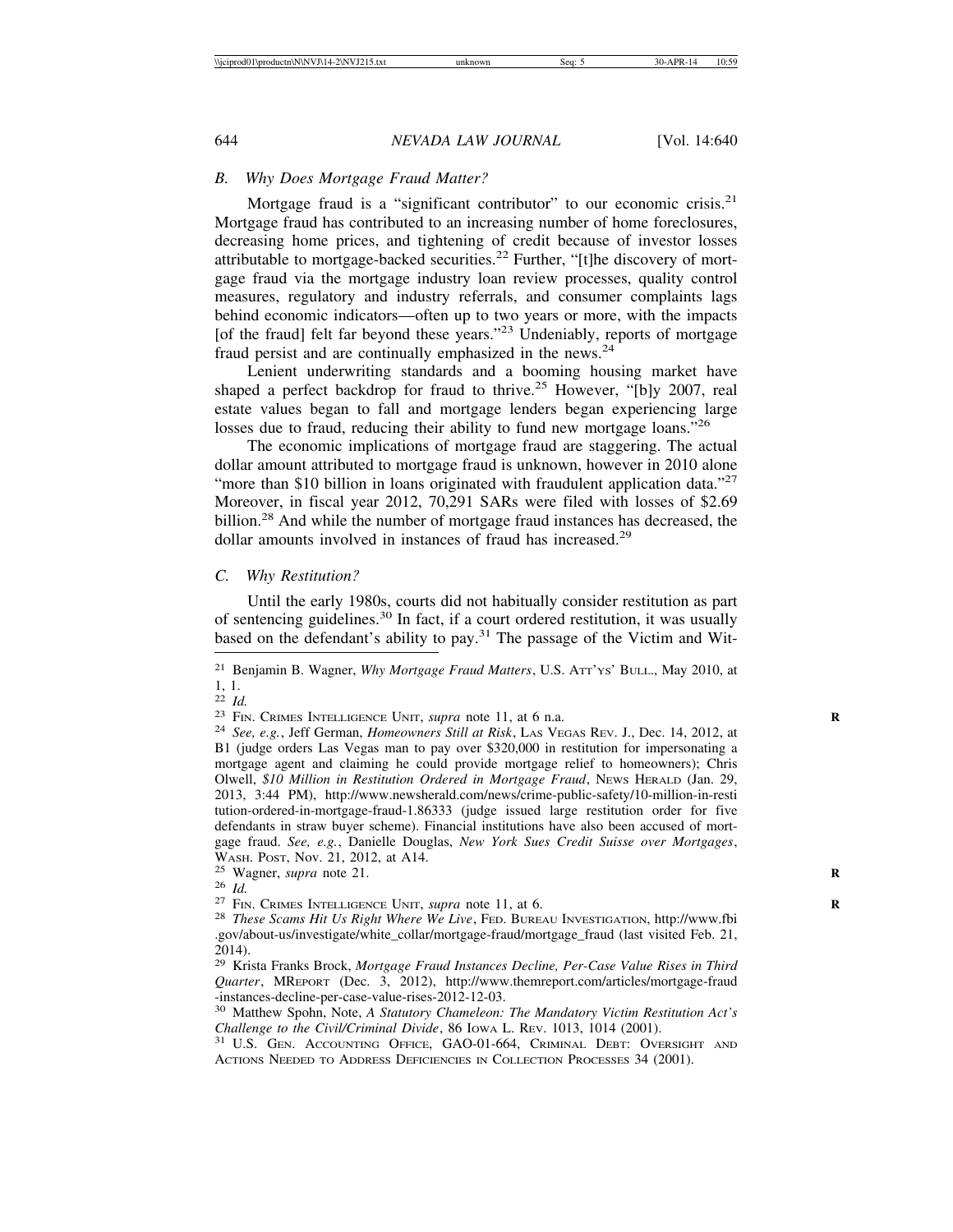ness Protection Act (VWPA) in  $1982$ <sup>32</sup> its subsequent revision in 1986, and later the Mandatory Victims Restitution Act (MVRA) in 1996<sup>33</sup> empowered  $f$ ederal judges to order restitution to victims of certain crimes<sup>34</sup> without consideration of the defendant's ability to pay.<sup>35</sup> Unfortunately, victims receive only a fraction of the costs from crimes through restitution,<sup>36</sup> as not all defendants have the resources to pay the restitution and their income potential diminishes significantly once they are in jail. However, as courts consider both the MVRA and the frequently cited public policy argument for restitution (making the victim whole), courts consequently order restitution awards to mortgage fraud vic $t$ tims.<sup>37</sup> Indeed, "[v]ictims in mortgage fraud cases are statutorily entitled to restitution<sup>"38</sup>

#### *D. The Split*

When a court convicts a defendant of mortgage fraud, and the defendant's return of the property alone is not enough to fully restore the identified victim, the court will try to offset this deficiency in one of two ways. The Second, Fifth, and Ninth Circuits determine restitution based on the property's fair market value the day the victim receives title to the property. The Third, Eighth, Tenth, and, most recently, Seventh Circuits hold the shortage is calculated based on the actual sale of the collateral real estate. Thus, the value of the property is unknown until the property has been sold and the lender receives the net proceeds. Consequently, this split "sets up a potential case for the U.S. Supreme Court to decide whether the MVRA requires a court to determine restitution based on the fair market value of collateral real estate on the date it is returned to a victim  $\ldots$  or the cash value upon foreclosure sale.<sup>39</sup>

## II. THE MANDATORY VICTIMS RESTITUTION ACT OF 1996

Congress first enacted legislation in support of victims' rights with the Victim and Witness Protection Act of 1982 (VWPA).<sup>40</sup> The act included a broad provision for victim restitution. $41$  In considering the bill, the Committee on the Judiciary indicated that

<sup>41</sup> Victim and Witness Protection Act of 1982, Pub. L. No. 97-291, § 5, 96 Stat. 1248, 1253.

<sup>&</sup>lt;sup>32</sup> Victim and Witness Protection Act of 1982, Pub. L. No. 97-291, 96 Stat. 1248.<br><sup>33</sup> 18 U.S.C. § 3663A (2012).<br><sup>34</sup> Spohn, *supra* note 30, at 1015.<br><sup>35</sup> FINES AND RESTITUTION IN FEDERAL COURTS 7–8 (Maxwell R. Silverst

For example, the court ordered \$250 million in restitution against the convicted defendants from the World Trade Center bombings, but the four offenders have paid less than 0.0012 percent of that amount. U.S. GEN. ACCOUNTING OFFICE, *supra* note 31, at 35–36.

 $37$  See, e.g., United States v. James, 564 F.3d 1237, 1245–46, 1249 (10th Cir. 2009).<br><sup>38</sup> Joseph T. Dixon, III, *Last but Not Least: Sentencing and Restitution*, U.S. ATT'Ys' BULL., May 2010, at 28, 31.

<sup>&</sup>lt;sup>39</sup> Joe Forward, *In Mortgage Fraud Case, Offset Value Based on Cash Recouped in Foreclosure Sale*, STATE BAR WIS. (Sept. 17, 2012), http://www.wisbar.org/NewsPublications /Pages/General-Article.aspx?ArticleID=10131.

<sup>&</sup>lt;sup>40</sup> OFFICE FOR VICTIMS OF CRIME, U.S. DEP'T OF JUSTICE, ATTORNEY GENERAL GUIDELINES FOR VICTIM AND WITNESS ASSISTANCE 7 (2005), *available at* http://www.justice.gov /archive/olp/ag\_guidelines.pdf.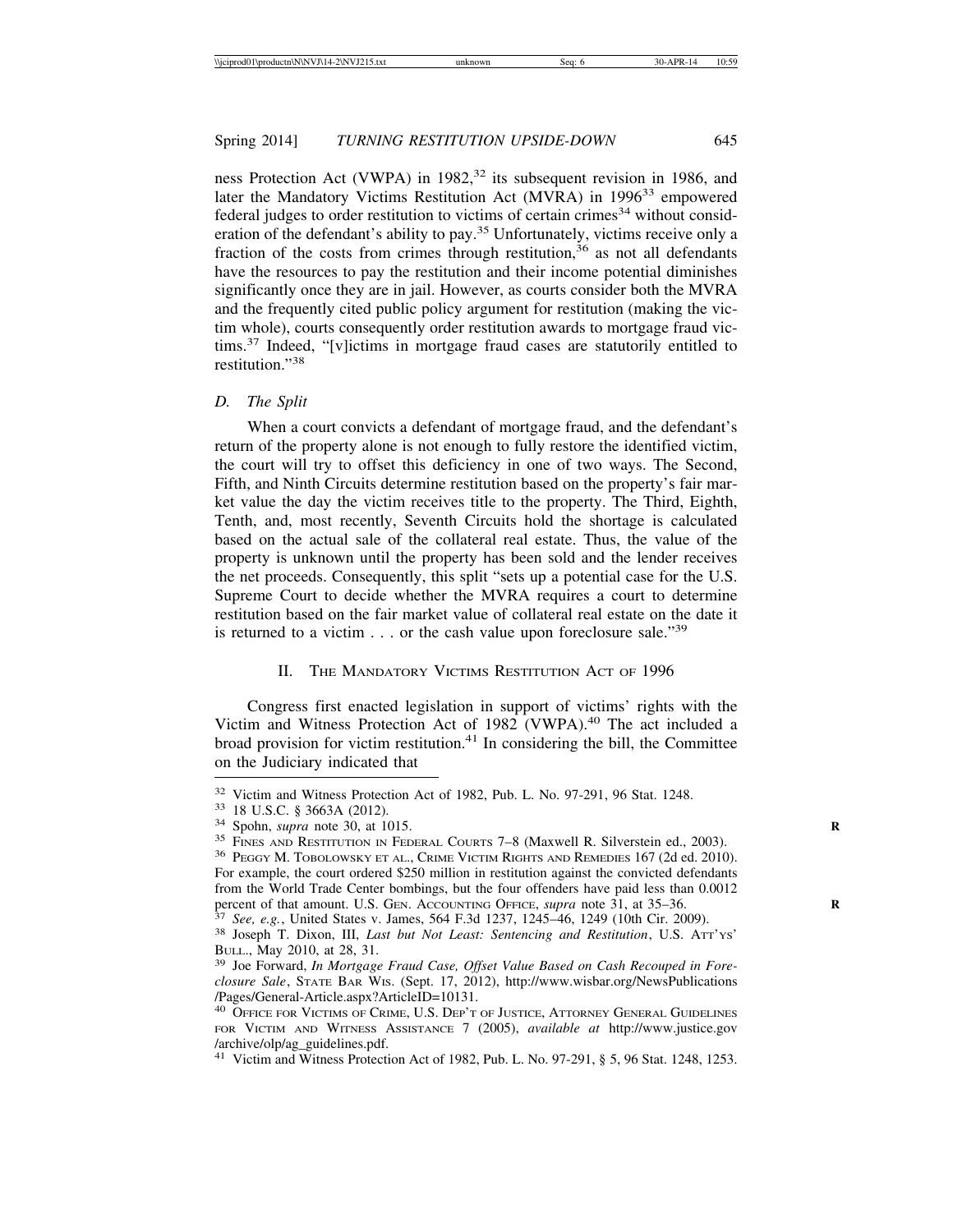[t]he principle of restitution is an integral part of virtually every formal system of criminal justice, of every culture and every time. It holds that, whatever else the sanctioning power of society does to punish its wrongdoers, it should also insure that the wrongdoer is required to the degree possible to restore the victim to his or her prior state of well-being.<sup>42</sup>

However, while this report indicated the importance of requiring restitution, the Act only provided that a Court *may* order the defendant to pay restitution.<sup>43</sup>

Congress expanded and amended legislation for victims in future legislation,<sup>44</sup> most notably in the Mandatory Victims Restitution Act of 1996.<sup>45</sup> Congress identified one of the primary purposes of the Act as "requiring Federal criminal defendants to pay full restitution to the identifiable victims of their crimes."46 In addition, Congress specifically made mandatory restitution applicable to fraudulent crimes against property.47 Moreover, Congress explicitly identified the legislation's purpose:

This legislation is needed to ensure that the loss to crime victims is recognized, and that they receive the restitution that they are due. It is also necessary to ensure that the offender realizes the damage caused by the offense and pays the debt owed to the victim as well as to society. Finally, this legislation is needed to replace an existing patchwork of different rules governing orders of restitution under various Federal criminal statutes with one consistent procedure.<sup>48</sup>

If restitution is appropriate, a court may only award it to identifiable victims. A federal crime victim is defined as "a person directly and proximately harmed as a result of the commission of a Federal offense or an offense in the District of Columbia."49 Further, restitution is only applicable to crime victims when the defendant is actually convicted.<sup>50</sup> In addition, "[a] 'victim's' participation in a fraudulent mortgage scheme . . . will generally exclude the victim from restitution."<sup>51</sup>

It should also be remembered that restitution, "like all criminal sanctions ... is a sanction of limited application."<sup>52</sup> Restitution is only complete, then, when payment of the obligation is complete.<sup>53</sup> In jurisdictions that allow "extended or nominal payment mechanisms," which can prolong the repay-

<sup>51</sup> Travis Burchart, *Victims of Mortgage Fraud Bar Themselves from Restitution*, LEXIS-NEXIS LEGAL NEWSROOM (March 31, 2011, 9:49 AM), http://www.lexisnexis.com/legalnews room/real-estate/b/real-estate-law-blog/archive/2011/03/31/how-the-victims-of-mortgage -fraud-barred-themselves-from-restitution.aspx. For example, if a mortgage loan processor participated in a straw buyer mortgage fraud scheme, a court would not consider the bank a victim because the bank participated in the scheme.

<sup>42</sup> S. REP. NO. 97-532, at 30 (1982).

<sup>43</sup> Victim and Witness Protection Act, § 5, 96 Stat. at 1253.

<sup>44</sup> OFFICE FOR VICTIMS OF CRIME, *supra* note 40. **R**

<sup>45</sup> 18 U.S.C. § 3663A (2012).

<sup>46</sup> VICTIM RESTITUTION ACT OF 1995, S. REP. NO. 104-179, at 12 (1995).

<sup>47</sup> *Id.*

<sup>48</sup> *Id.*

<sup>49</sup> 18 U.S.C. § 3771(e) (2012).

<sup>50</sup> CHARLES DOYLE, CRIME VICTIMS' RIGHTS ACT 6 (2008).

<sup>52</sup> TOBOLOWSKY ET AL*.*, *supra* note 36.

<sup>53</sup> *Id.*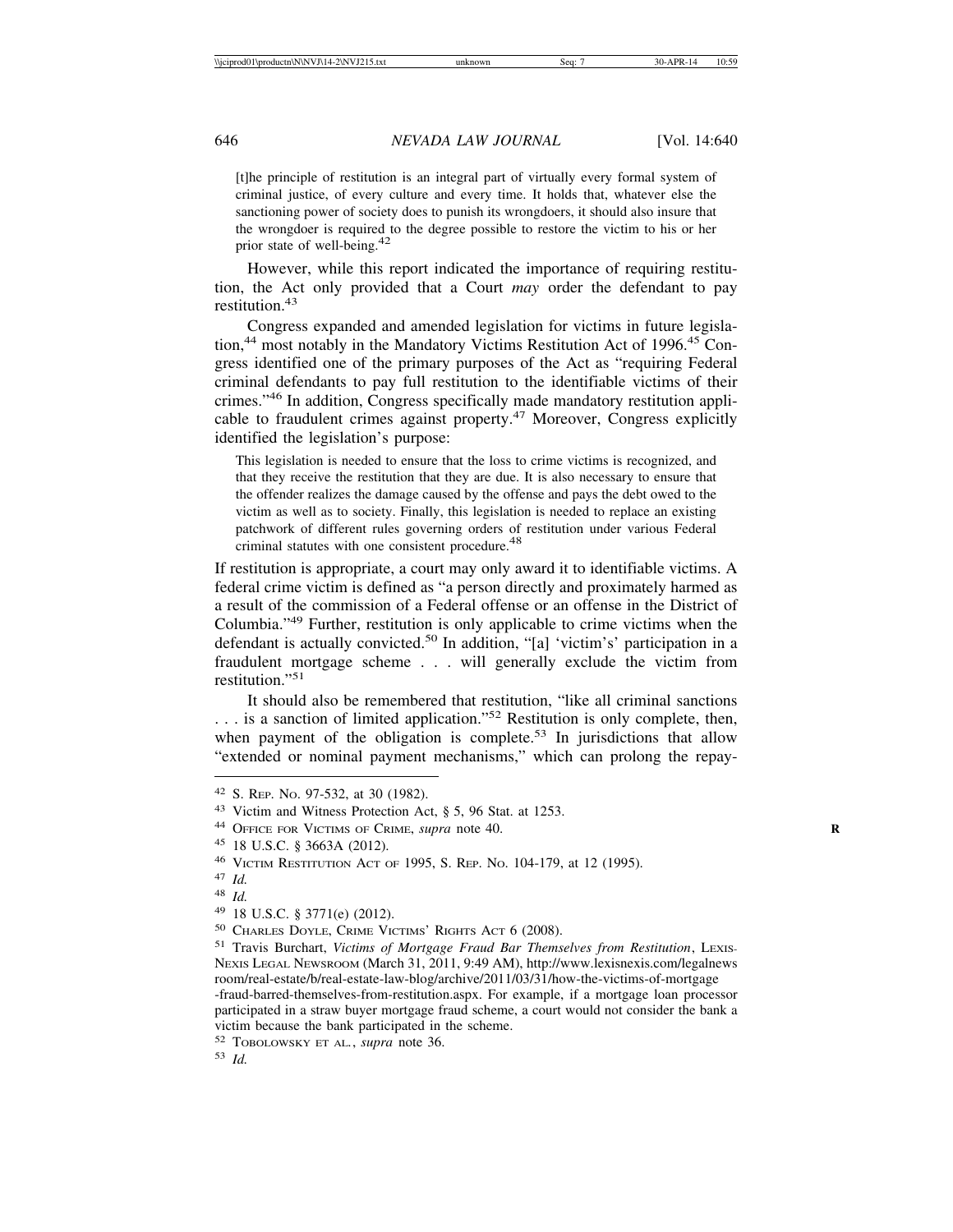ment,<sup>54</sup> the variable time value of money may cause any restitution to be technically incomplete, even once the balance is repaid in full.<sup>55</sup>

Unfortunately, only 17.4 percent of measured property offenses resulted in criminal charges.<sup>56</sup> Where convictions of mortgage fraud do result, however, courts consider the language of the MVRA in awarding restitution:

The court may also order restitution . . . . The order may require that such defendant . . . return the property to the owner of the property . . . or . . . if return of the property . . . is impossible, impractical, or inadequate, pay an amount equal to the greater of . . . the value of the property on the date of the damage, loss, or destruction, *or . . . the value of the property on the date of sentencing, less the value (as of the date the property is returned) of any part of the property that is returned* . . . .57

Accordingly, when the return of the property is inadequate restitution, the MVRA states that the offset value must be determined as of the date the property is returned. However, the statute is silent as exactly *how* to measure the value of the property on that date.<sup>58</sup> Consequently, in the absence of clear guidelines, three possible formulas have arisen.<sup>59</sup>

#### III. THE CIRCUIT SPLIT

With a lack of clarity in defining "property" in the MVRA, the circuit courts have split in their interpretations of restitution. Two circuits have followed the Ninth Circuit in determining that the value of the property is the fair market value on the date of the property's return, arguing that once the property is returned to the victim, the victim has control over the property and may dispose of the property whenever it chooses. Accordingly, these courts calculate the fair market value of the property based on the date the property is returned rather than waiting for a later sale. Conversely, four circuits hold that the "property" can only be valued when the house is eventually sold and the proceeds are provided to the victim because cash, not real estate, was the actual property the defendants took from the victim.

#### *A. The Ninth Circuit Method*

A bank would say a restitution calculation can only be determined when the property is sold, but a defendant would argue that if a bank holds on to the property in a declining market, it is unfair for the defendant to pay more in restitution than what the property was worth when the victim regained control of it. The Ninth Circuit method considers the fairness of a bank refraining from selling a property immediately, and ultimately agrees with the defendant's argument.

<sup>&</sup>lt;sup>54</sup> *Id.* at 170.<br><sup>55</sup> For an introduction to the time value of money concept, see generally JACK R. KAPOOR ET AL., PERSONAL FINANCE (10th ed. 2011).<br><sup>56</sup> TOBOLOWSKY ET AL., *supra* note 36 (analyzing 2008 Uniform Crime Reports).<br><sup>57</sup> 18 U.S.C. § 3663(a)(3) (2012) (emphasis added).<br><sup>58</sup> United States v. Boccagna, 450 F.3d 107, 1

*infra* Part IV (discussing updated US Sentencing Guidelines addressing another possible calculation).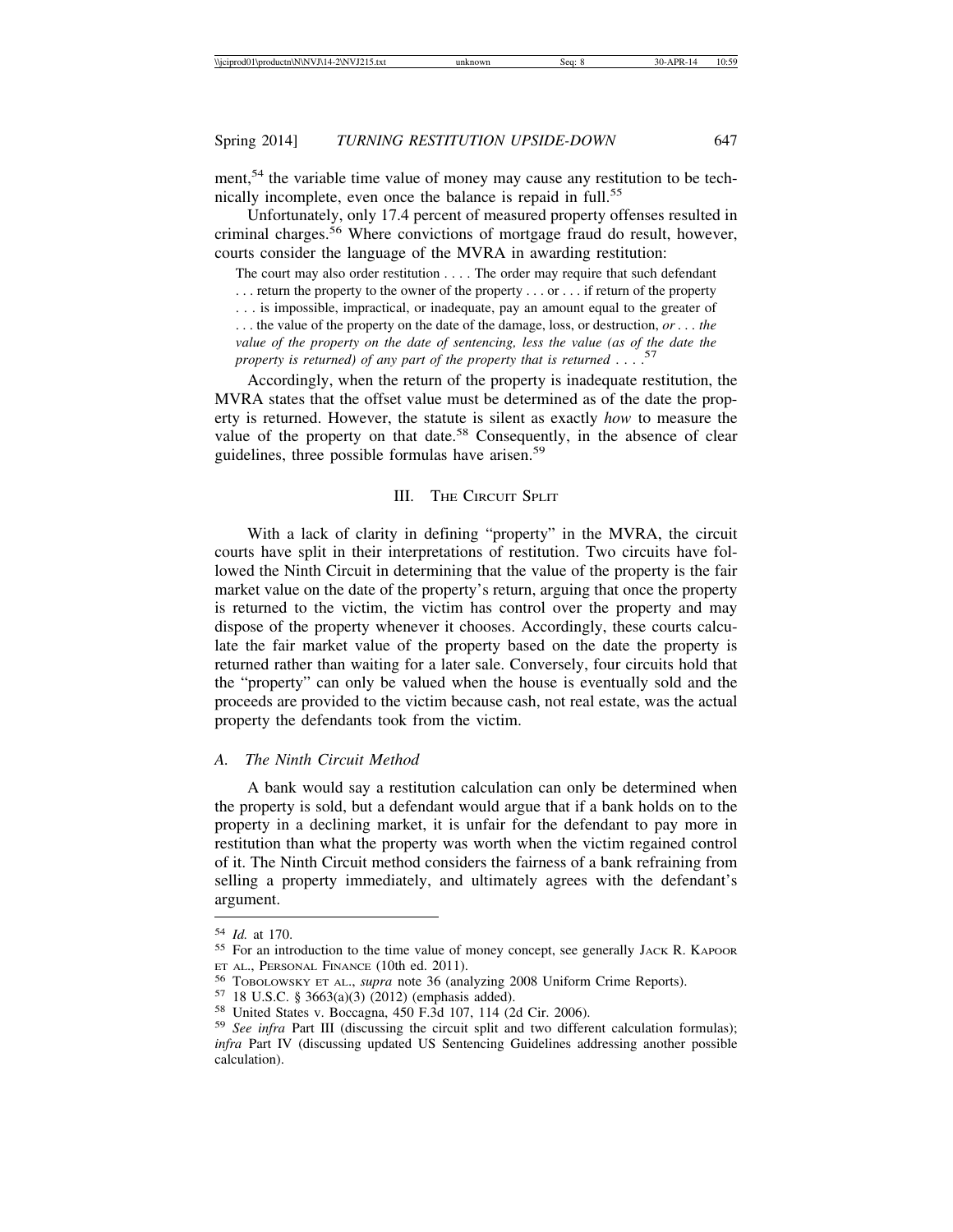After the passage of the Victim and Witness Protection Act in 1982, the Ninth Circuit became the first circuit court to consider mortgage fraud restitution.<sup>60</sup> The court turned to an earlier decision in a timber theft case for property valuation guidance.<sup>61</sup> In *United States v. Tyler*, the defendant was ordered to pay restitution for his theft of timber from a national forest.62 However, the victim, the federal government, did not sell the timber upon its seizure and in fact purposefully held onto the timber, claiming it needed the timber for evidentiary purposes in its case against Tyler.<sup>63</sup> During the period between the arrest and sentencing, timber prices declined.<sup>64</sup> The district court found that the amount of restitution equaled the difference of the timber's value from sentencing date and the higher value when defendant actually stole the timber.<sup>65</sup> The Ninth Circuit disagreed with the District Court and held that the defendant should not have an increased restitution when the victim decides to retain the property.66 The court reasoned that the defendant's conduct did not cause the subsequent loss the government experienced and therefore restitution was properly calculated as the property's value on the date the victim regained control of the timber.<sup>67</sup>

The Ninth Circuit subsequently applied this logic to a mortgage fraud context in *United States v. Smith*, where the defendant obtained loans secured by speculative real estate.<sup>68</sup> The court determined that the credit against restitution should be based on the value of the property on the date title is transferred to the victim.69 The court noted, "[a]s of that date, the new owner had the power to dispose of the property and receive compensation."70 Because the victim has control over the property's sale once the property is returned, "[v]alue should therefore be measured by what the financial institution *would have received in a sale as of that date*."71

The *Smith* decision served as the "keystone for all of the subsequent decisions."<sup>72</sup> The Ninth Circuit reinforced this valuation method in later cases.<sup>73</sup>

<sup>&</sup>lt;sup>60</sup> United States v. Smith, 944 F.2d 618, 621 (9th Cir. 1991).<br>
<sup>61</sup> *Id.* at 625.<br>
<sup>62</sup> United States v. Tyler, 767 F.2d 1350, 1351 (9th Cir. 1985).<br>
<sup>63</sup> *Id.* at 1352.<br>
<sup>64</sup> *Id.* at 1351.<br>
<sup>65</sup> *Id.* Because this cas

<sup>&</sup>lt;sup>66</sup> *Id.* at 1352–53.<br>
<sup>67</sup> *Id.* at 1352.<br>
<sup>68</sup> United States v. Smith, 944 F.2d 618, 625 (9th Cir. 1991).<br>
<sup>69</sup> *Id.*<br>
<sup>70</sup> *Id.* (emphasis added).<br>
<sup>71</sup> *Id.* (emphasis added).<br>
<sup>72</sup> United States v. Robers, 698 F.3d 9 (2013).

<sup>73</sup> United States v. Davoudi, 172 F.3d 1130, 1136 (9th Cir. 1999) (case remanded for restitution determination for value on date property returned rather than value at victim's sale of property); United States v. Catherine, 55 F.3d 1462, 1466 (9th Cir. 1995) (Ninth Circuit found trial court abused its discretion when it based restitution order on property's value on date of sale rather than value on date when property returned to victim); United States v. Hutchison, 22 F.3d 846, 849, 856 (9th Cir. 1993) (defendant who fraudulently secured home refinance loan had restitution order reduced to reflect the value on the date the property was returned to victim in consideration of declining Arizona market).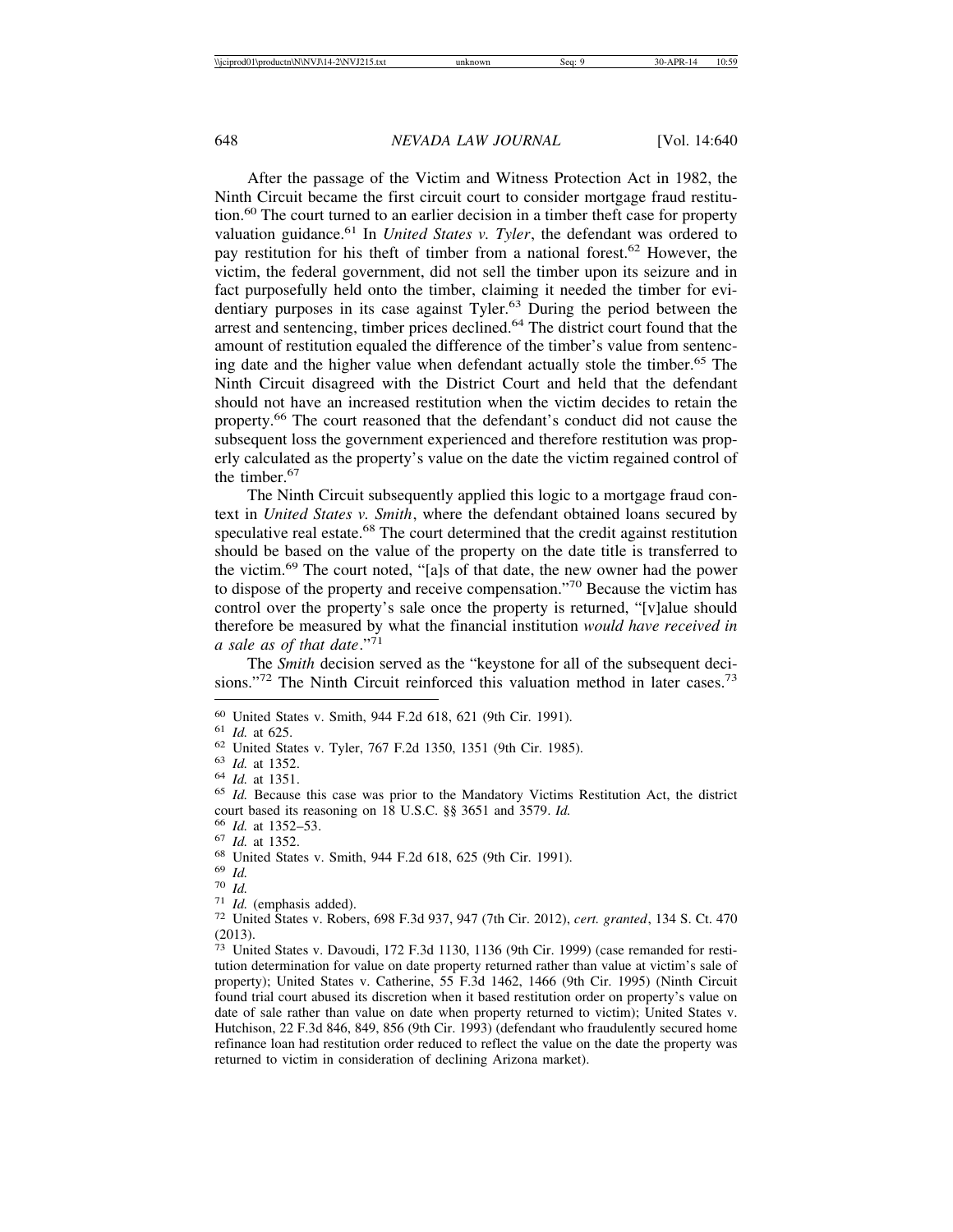Further, in *United States v. Gossi*, the court elaborated on its prior decisions that value should be based on the date the victim has control over the property.<sup>74</sup> Specifically, the court noted that what comes with control of the property is the power to dispose,<sup>75</sup> which allows the victim to sell the property anytime and provides no immediate calculation of restitution. Subsequently, the court cited *Smith*, stating the "[v]alue should therefore be measured by what the financial institution would have received in a sale as of that date."<sup>76</sup>

Finally, this past year, the Ninth Circuit upheld its mortgage fraud restitution calculation in *United States v. Yeung*. In *Yeung,* the defendant enlisted five people in a scheme involving false information on straw buyers' loan applications in order to purchase and refinance homes in Northern California during the booming housing market.<sup>77</sup> The district court considered a sentencing memo indicating that Yeung should pay restitution in the amount of the "outstanding principal balance on the defaulted loans less any money recovered from a sale of the properties used as collateral for the loans."78 Applying the US Sentencing Guidelines, rather than the MVRA, the district court ordered a restitution award in excess of \$1.3 million.<sup>79</sup> The Court of Appeals, however, indicated that a financial institution has control of the property either when the property is sold or when, citing *Smith*, the lender "had the power to dispose of the property and receive compensation," and therefore restitution should be based on the fair market value on the date the property is returned.<sup>80</sup>

One distinction in *Yeung*, however, involved a loan purchased on the secondary market.<sup>81</sup> One of the loans had been sold from the originating lender to a loan purchaser at a discount. The court indicated that the "property" in such circumstances is the actual loan, and not the original real property.<sup>82</sup> The court determined that the restitution calculation in this type of circumstance must consider how much the loan purchaser paid for the loan, "less the value of the real property collateral as of the date the victim took control of the collateral property."83

Further, the court disagreed with the district court's calculation of one property's value.<sup>84</sup> The district court determined the value of one of the properties as \$363,863—the amount the victim received from the property's sale.<sup>85</sup> However, this sale did not occur until sixteen months after the victim took control of the property.<sup>86</sup> Accordingly, the court found the actual value should be determined from the date the victim took control of the property.<sup>87</sup>

<sup>&</sup>lt;sup>74</sup> United States v. Gossi, 608 F.3d 574, 577 (9th Cir. 2010).<br>
<sup>75</sup> Id. at 578.<br>
<sup>76</sup> Id. (quoting *Smith*, 944 F.2d at 625).<br>
<sup>77</sup> United States v. Yeung, 672 F.3d 594, 597 (9th Cir. 2012).<br>
<sup>78</sup> Id. at 599.<br>
<sup>79</sup> Id.<br>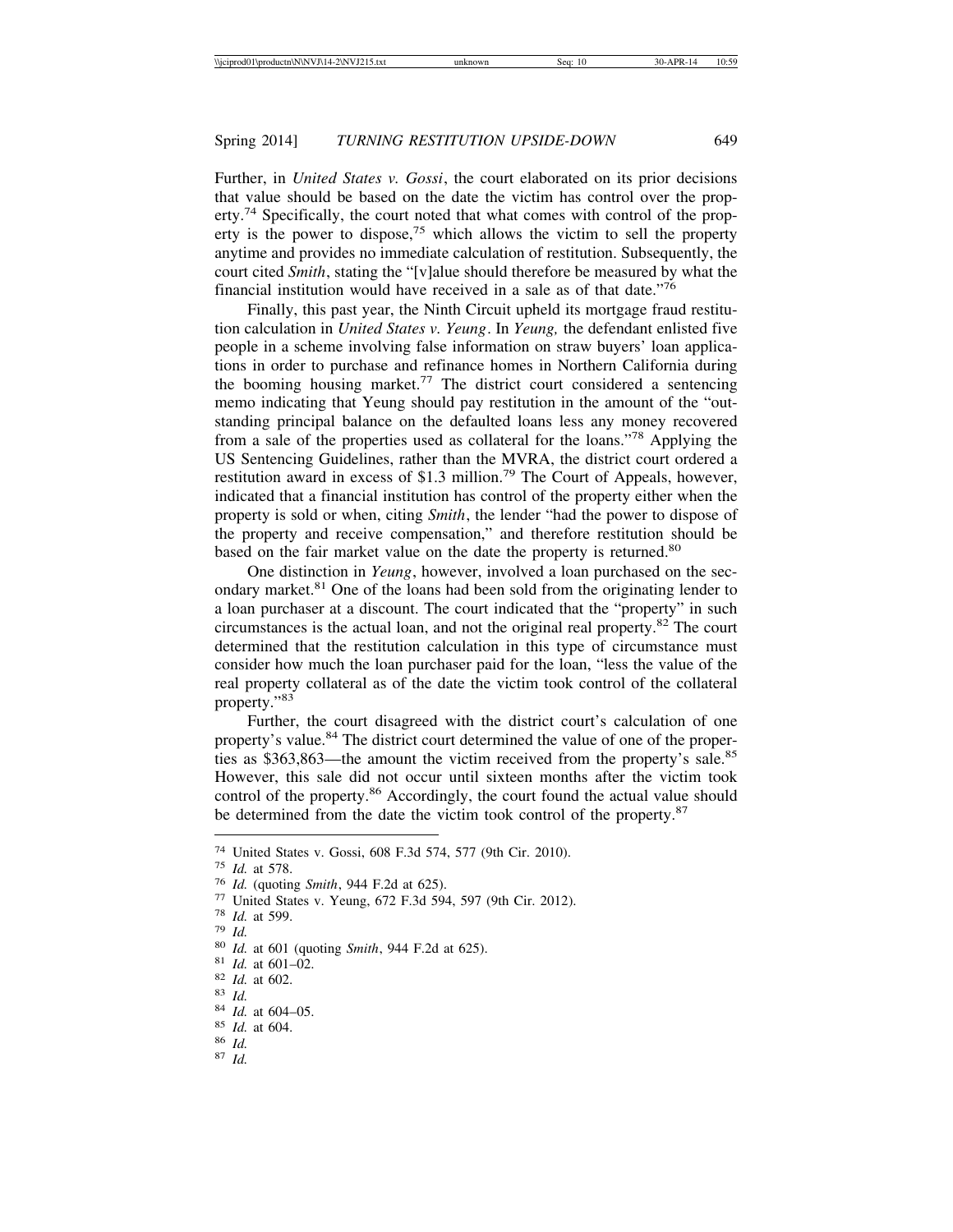Two circuits follow the Ninth Circuit's restitution calculation. In both United States v. Reese<sup>88</sup> and *United States v. Holley*, <sup>89</sup> the Fifth Circuit maintained that a property's value is determined based on the date the collateral property is returned to the lender.<sup>90</sup> Further, in *Holley*, the Fifth Circuit specifically analogized the facts of *Holley* to the *Smith* case in subscribing to the Ninth Circuit calculation.<sup>91</sup>

Relatedly, in *United States v. Boccagna*, 92 the Second Circuit performed an extensive analysis of how property value should be measured, ultimately agreeing with the Ninth and Fifth Circuits.93 The *Boccagna* court noted that the MVRA does not define how to determine the value of property.<sup>94</sup> Instead, the court stated, the "law appears to contemplate the exercise of discretion by sentencing courts in determining the measure of value appropriate to restitution calculation in a given case." $\frac{95}{5}$  The court found the property's sale price was lower than the fair market value and remanded the case to determine this value as part of the restitution calculation.<sup>96</sup>

#### *B. The Seventh Circuit Method*

In contrast, four circuit courts presume the fair market value is determined only by the actual sale of the property. I have referred to this calculation as the Seventh Circuit method because of that court's recent decision in which it analyzed all circuit holdings to date.<sup>97</sup> However, these decisions begin outside of that circuit.

The Third Circuit, in *United States v. Himler*, observed that the return of the property would be inadequate to compensate the victim, and explicitly disagreed with the Ninth Circuit's view that value of the property is "as of the date the victim took control of [it]."98 The court noted instead that real estate is an illiquid asset, and "is only worth what you can get for it."99 Thus, the court held that restitution would equal the original loan amount, less the eventual amount

<sup>88</sup> United States v. Reese, 998 F.2d 1275, 1284 (5th Cir. 1993). <sup>89</sup> United States v. Holley, 23 F.3d 902, 915 (5th Cir. 1994). <sup>90</sup> *Reese*, 998 F.2d at 1284 (indicating that when the property has been returned to the lender, "the value of such property should constitute a partial return of the 'cash loan proceeds' "); *Holley*, 23 F.3d at 915. Citing the Ninth Circuit decision in *Smith*, the court agreed the value of the returned property "should therefore be measured by what the financial institution would have received in a sale as of that date. Any reduction in value after [the defendant] lost title to the property stems from a decision by the new owners to hold on to the property." *Id.* (quoting United States v. Smith, 944 F.2d 618, 625).<br><sup>91</sup> *Holley*, 23 F.3d at 915.<br><sup>92</sup> United States v. Boccagna, 450 F.3d 107 (2d Cir. 2006).<br><sup>93</sup> *Id.* at 112 n.2.<br><sup>94</sup> *Id.* at 114.<br><sup>95</sup> *Id.* at 114

to each victim in the full amount of each victim's losses *as determined by the court* and without consideration of the economic circumstances of the defendant.' " *Id.* (emphasis in original).<br><sup>96</sup> *Id.* at 119–20.

<sup>&</sup>lt;sup>97</sup> United States v. Robers, 698 F.3d 937, 939 (7th Cir. 2012).<br><sup>98</sup> United States v. Himler, 355 F.3d 735, 744–45 (3d Cir. 2004) (citing United States v. Lomow, 266 F.3d 1013, 1020 (9th Cir. 2001)).

<sup>99</sup> *Id.* at 745.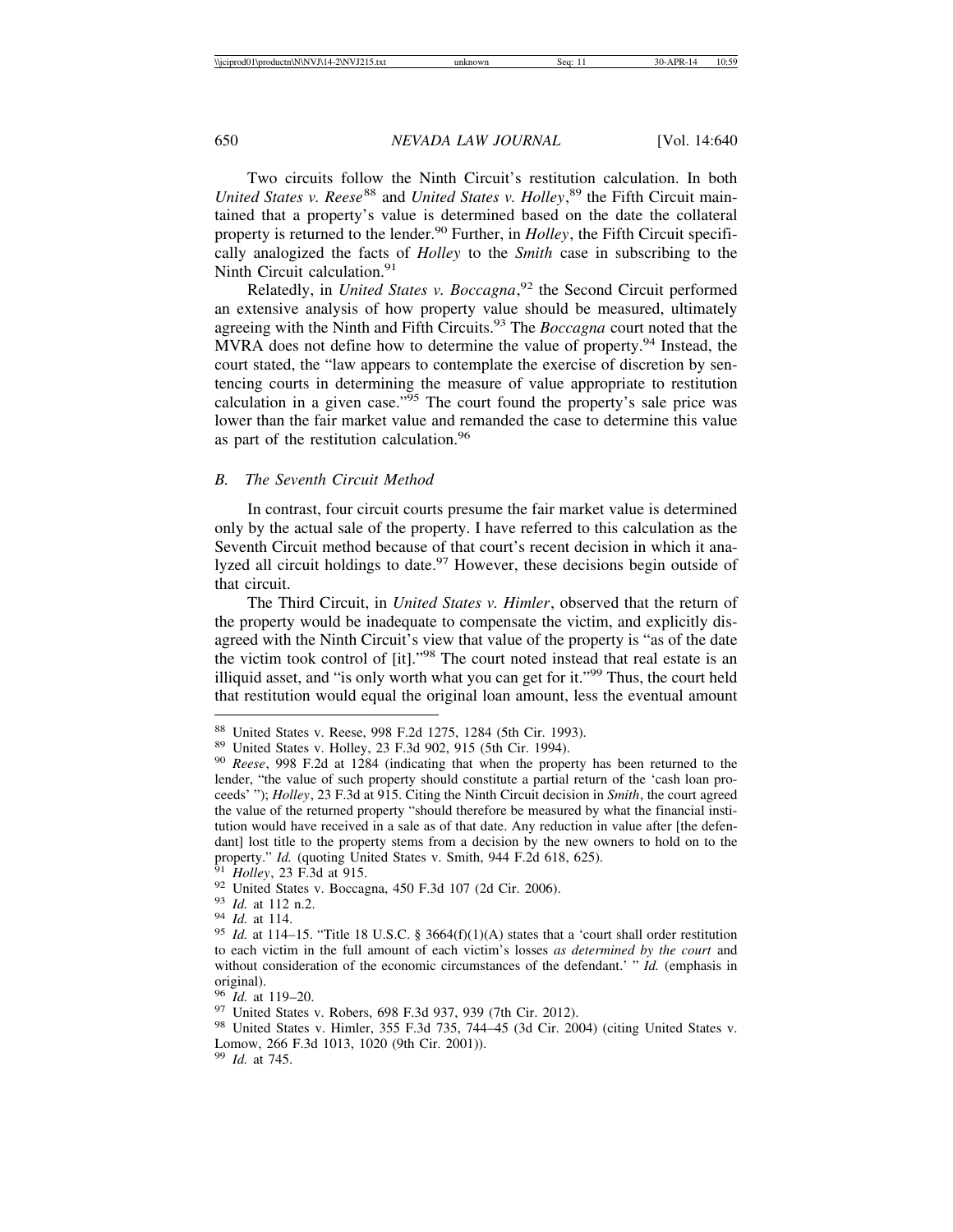recovered from a sale.<sup>100</sup> Surprisingly in this case, waiting until the sale actually occurred resulted in the defendant paying less restitution than he would have if the fair market value had been used.101 The condominium in *Himler* sold for significantly more than its presumed value when title was transferred, due to favorable market conditions.<sup>102</sup>

The Tenth Circuit, in *United States v. James*, also concluded that value is based on the actual foreclosure sales price and not an appraised value when the property is returned to the mortgage holder.<sup>103</sup> The court noted that the MVRA "generally uses the term 'value,' and does not limit calculation of 'value' only to the use of the 'fair market value' of the property at issue."104 Further, because the statute does not specifically mention value as being fair market value, there are other examples of value that may be appropriate, such as foreclosure sales price and replacement price.<sup>105</sup> The court subsequently noted that value can be a flexible concept, and a court with discretionary powers should keep in mind the purpose of restitution—to make the victim whole.<sup>106</sup> The court concluded, therefore, that the foreclosure sale price in that case reflected a more accurate measure of the victim's loss.<sup>107</sup>

Similarly, the Eighth Circuit, in *United States v. Statman*, used the foreclosure sale price of a fraudulently purchased bakery business in calculating the restitution award to a state's small business-funding agency.<sup>108</sup> While the defendant wanted the court to consider the appraised value of the bakery, the court cited *James* and determined that a foreclosure sale price was a permissible calculation method.<sup>109</sup> The court also agreed with the Tenth Circuit; its decision aligns with the public policy concerns, which justify the existence of restitution in the first place—the need to make victims whole for the actual loss.110 While this case involved financial fraud, and not mortgage fraud *per se*, the chosen calculation method aligns this circuit with the sale-price camp.

Most recently, in *United States v. Robers*, the Seventh Circuit joined the Third, Eighth, and Tenth Circuits concluding "it is proper to determine the offset value [of property that is returned] based on the *eventual* amount recouped by the victim following sale of the collateral real estate."111 The court observed that because the victim loaned cash to the defendants to purchase the property, the cash was therefore the "property" taken, not a home.<sup>112</sup> Basing its opinion on the plain language of the MVRA, the Seventh Circuit decided that " 'property' must mean the property originally taken from the victim," the

<sup>107</sup> *Id.*

<sup>112</sup> *Id.*

<sup>100</sup> *Id.*

<sup>101</sup> *Id.*

<sup>102</sup> *Id.*

<sup>103</sup> United States v. James, 564 F.3d 1237, 1246 (10th Cir. 2009).

<sup>104</sup> *Id.* at 1245.

<sup>105</sup> *Id.* at 1245–46.

<sup>106</sup> *Id.* at 1246.

<sup>108</sup> United States v. Statman, 604 F.3d 529, 532, 538 (8th Cir. 2010).

<sup>109</sup> *Id.* at 538.

<sup>110</sup> *Id.*

<sup>111</sup> United States v. Robers, 698 F.3d 937, 939 (7th Cir. 2012) (emphasis added).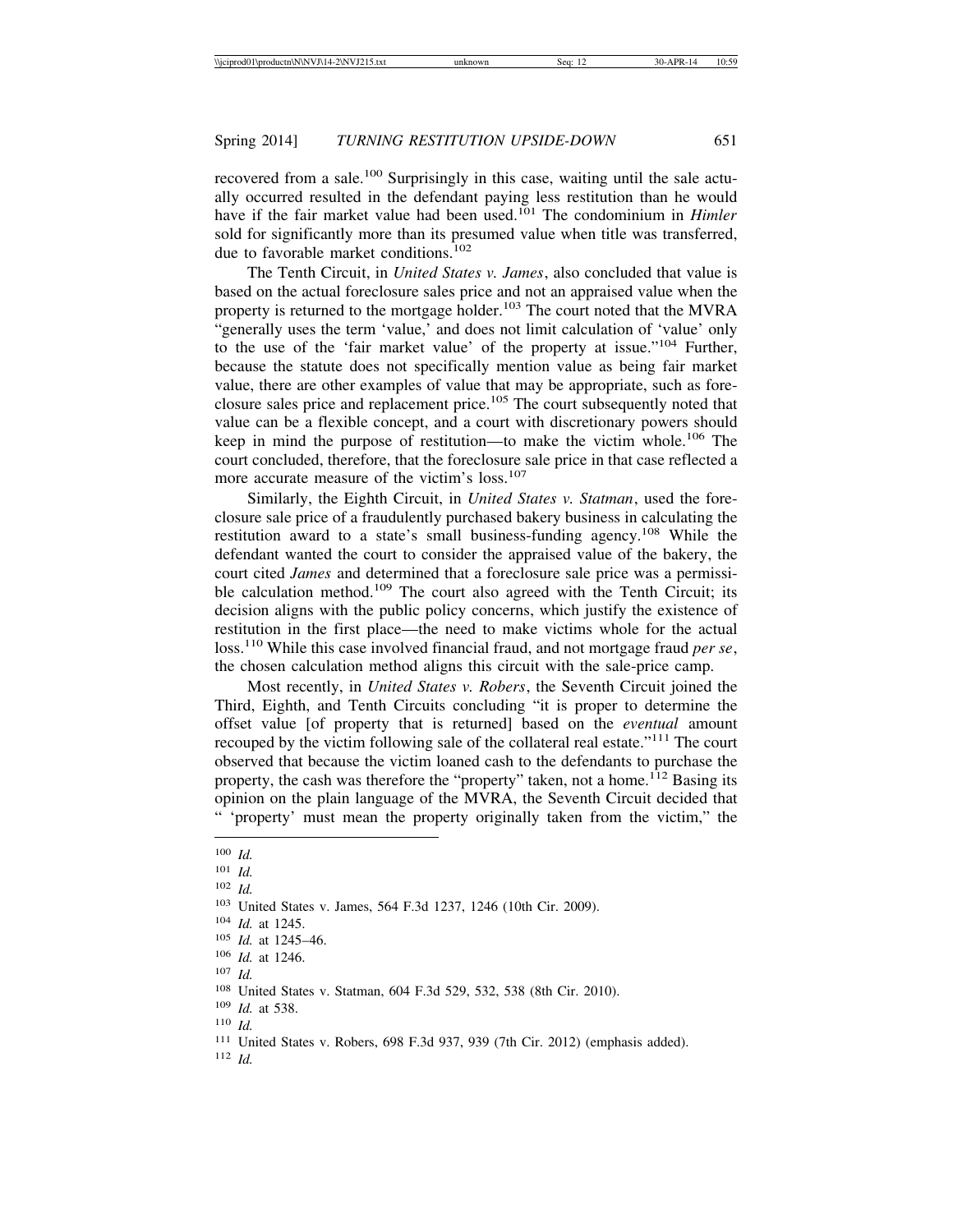value can only be determined by the amount of cash returned to the victim from a sale. $113$ 

## IV. YET ANOTHER PERSPECTIVE—US SENTENCING GUIDELINES

The US Sentencing Guidelines are advisory rules that set out uniform sentencing guidelines for various offenses.<sup>114</sup> The Guidelines are not mandatory, and while judges have discretion in sentencing, courts must consider the Guidelines in determining a defendant's sentence.<sup> $115$ </sup> Moreover, a court of appeals reviewing a sentence that follows the Guidelines will consider the sentencing reasonable *per se*. 116

Under these Guidelines, the factors considered when imposing a sentence include restitution to the victim. $117$  Further, the Guidelines state that, "[i]n the case of an identifiable victim, the court shall . . . enter a restitution order for the full amount of the victim's loss, if such order is authorized under 18 U.S.C. . . . § 3663."118

The US Sentencing Commission annually reviews the current Guidelines and proposes amendments to reflect inadequacies in recent sentences.<sup>119</sup> Recent revisions to the Guidelines, however, are not consistent with the latest Seventh Circuit decision in *Robers*. In the Dodd-Frank Wall Street Reform and Consumer Protection Act, Congress issued a directive to the US Sentencing Guideline Commission to review and amend federal sentencing guidelines related to "persons convicted of fraud offenses relating to financial institutions or federally related mortgage loans and any other similar provisions of law."<sup>120</sup> The amendment subsequently attempts to address the inconsistencies with Application Note 3(E) and "credits against loss rule," which offsets a victim's loss by any credit the victim has already received.<sup>121</sup> In general, the rule deducts the fair market value of the property returned to the victim from the amount of restitution the defendant is required to pay.<sup>122</sup> In other words, the restitution is offset by the collateral's fair market value.

The Commission specifically addressed the situation that the circuit courts have wrestled with—when the victim gets the collateral back but has not disposed of the property, resulting in a problematic value calculation.<sup>123</sup> The Commission noted this and, in an attempt to provide uniform guidelines, it proposed two changes.<sup>124</sup> The first change established a specific date of the fair

<sup>&</sup>lt;sup>113</sup> *Id.* at 942.<br>
<sup>114</sup> U.S. SENTENCING GUIDELINES MANUAL ch. 1, pt. A, introductory cmt. (2013).<br>
<sup>115</sup> United States v. Booker, 543 U.S. 220, 264–65 (2005).<br>
<sup>116</sup> Rita v. United States, 551 U.S. 338, 341 (2007).<br>
<sup>1</sup> § 1079A, 124 Stat. 1376, 2078 (2010).

<sup>&</sup>lt;sup>121</sup> Sentencing Guidelines for United States Courts, 77 Fed. Reg. 28,226, 28,228 (May 11, 2012) (codified at U.S. SENTENCING GUIDELINES MANUAL § 2B1.1 cmt. n.3(E) (2013)). <sup>122</sup> *Id.* <sup>123</sup> *Id.* <sup>124</sup> *Id.*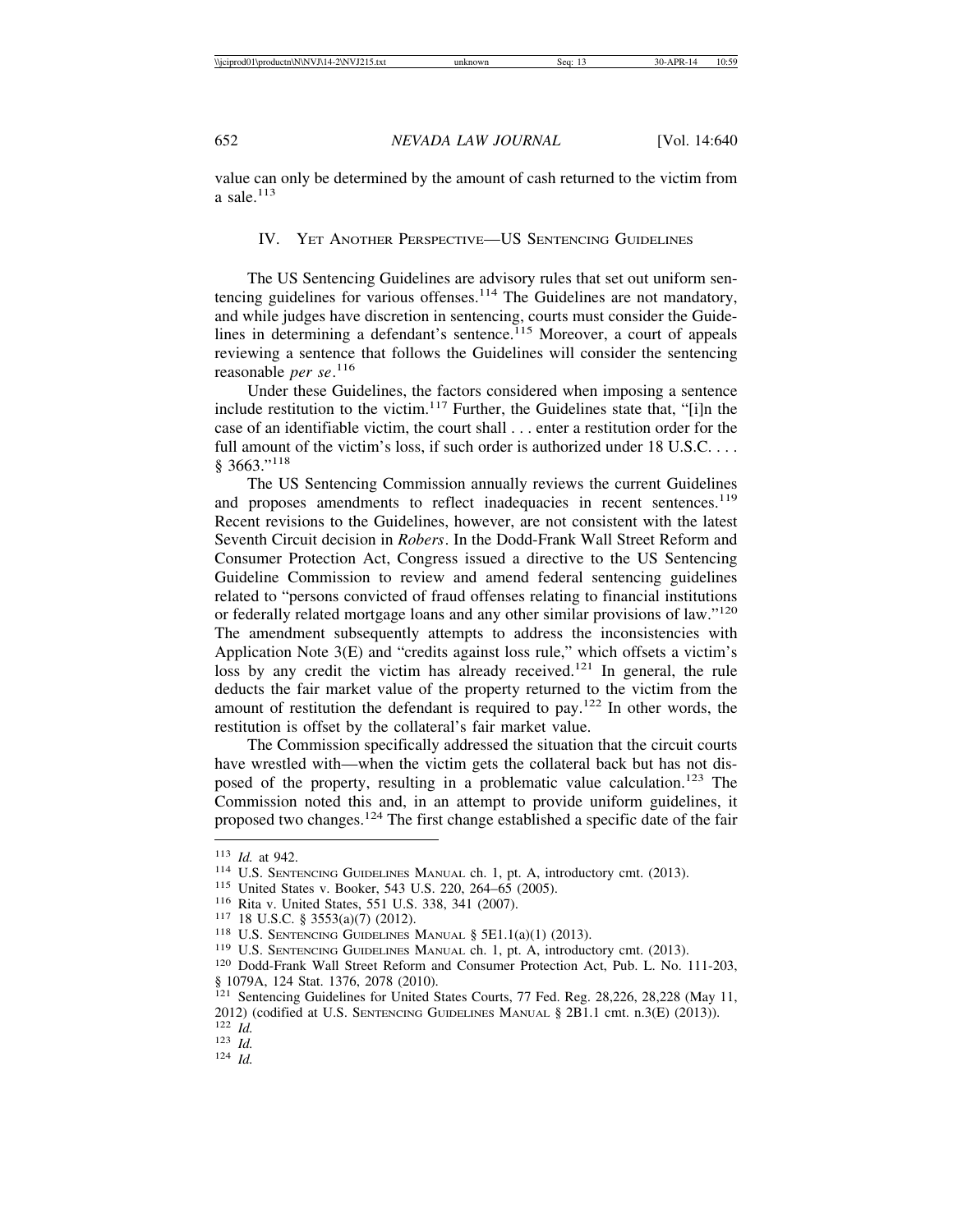market value determination: "the date on which the guilt of the defendant has been established."125 The second change "establishes a rebuttable presumption that the most recent tax assessment value of the collateral is a reasonable estimate of the fair market value."<sup>126</sup> The Commission suggests that a court may consider the accuracy of this measure by examining factors such as how current the assessment is and the jurisdiction's calculation process.<sup>127</sup>

In sum, a court ordering restitution following these Guidelines would establish the value of the property based on the official date of the defendant's guilt. In addition, if the property has been returned to the victim but remains unsold, a court will use the local tax assessor's value of the property to determine the property's value.

#### V. CRITIQUE OF THE THREE CALCULATIONS

The absence of a definition for the term "property" in the MVRA is the root of the different applications of the statute throughout the country. "When the court defines 'property,' the question is whether the statute refers to the property stolen or the property returned. They are not necessarily equivalent, particularly in the context of complex financial instruments . . . . .<sup>128</sup> However, as stated previously, the Act's purpose is to make the victim whole, and no matter which formula is used, each calculation has the potential to not achieve this goal.

#### *A. The Ninth Circuit Method: Control as the Impetus*

There are several advantages to the Ninth Circuit mortgage fraud restitution calculation method, which holds that the fair market value should be calculated based on the date the property is returned to the financial institution victim. First, the date reflects the date that control over the property has been returned to the victims. Accordingly, the bank then has the power to dispose of the property at its discretion without additionally penalizing the defendant if the victim refrains from selling the property on that date. For example, a victim may decide to hold on to the property, as in *United States v. Tyler*129 or *United States v. Smith*, 130 coincidental with a declining market. A victim may have too many properties in inventory to immediately put a particular property up for sale. Or a victim may be making a calculated business decision to retain the property for a certain period of time for accounting purposes. No matter the purpose behind the retention, it is unfair to place the additional penalty that coincides with declining real estate prices on the defendant who had no control or even influence over the property's sale.

<sup>125</sup> *Id.* <sup>126</sup> *Id.* <sup>127</sup> *Id.* <sup>128</sup> Sean T. Carnathan, *Circuits Split on Valuing Offset Against Criminal Restitution*, A.B.A. LITIG. NEWS (Nov. 19, 2012), http://apps.americanbar.org/litigation/litigationnews /top\_stories/111912-criminal-restitution.html.<br><sup>129</sup> United States v. Tyler, 767 F.2d 1350, 1352 (9th Cir. 1985).

<sup>&</sup>lt;sup>130</sup> United States v. Smith, 944 F.2d 618, 625 (9th Cir. 1991).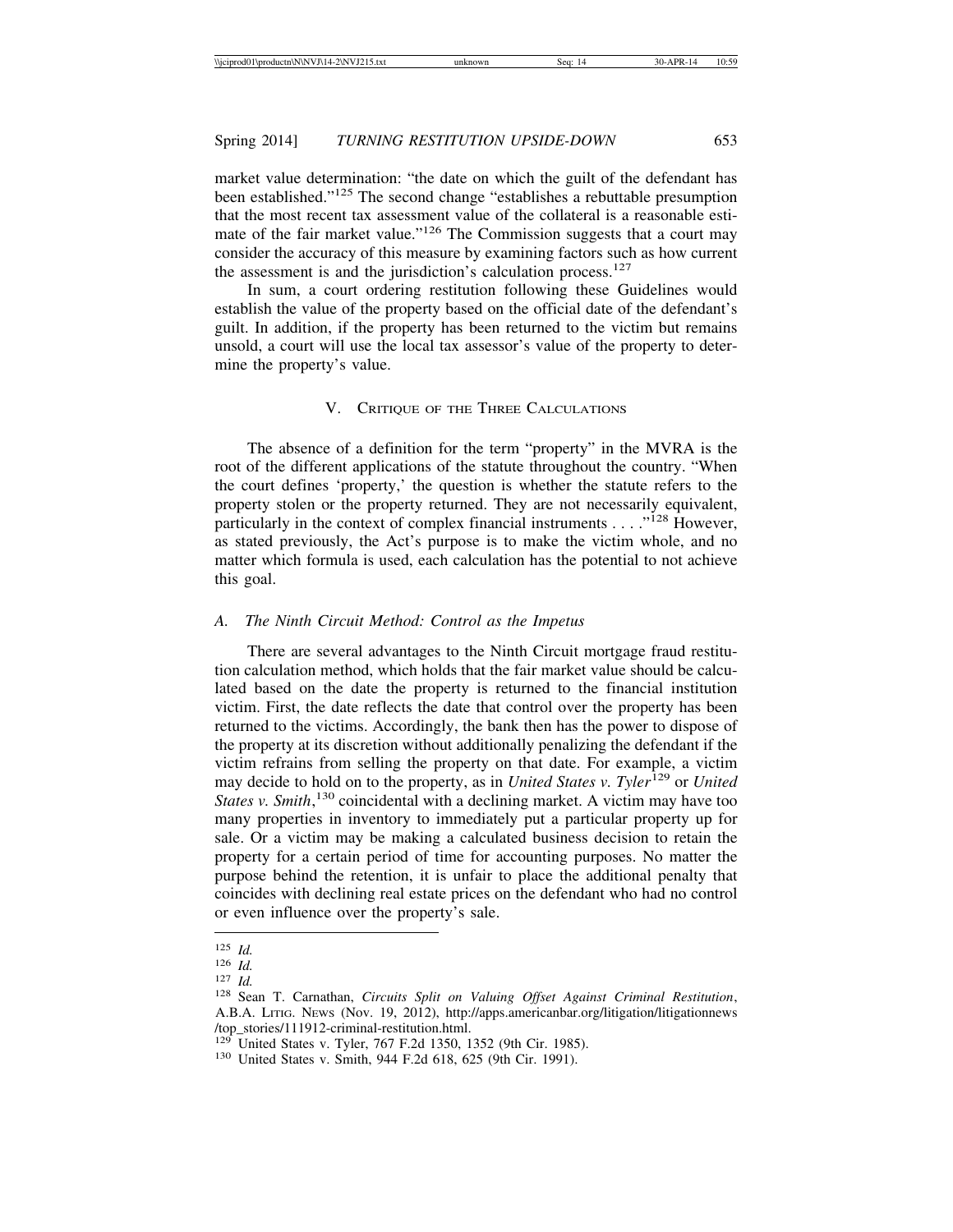Second, this specific date requires no guesswork when attempting to calculate the amount of restitution, which results in better efficiency. On the date the bank gets the property back, an appraisal can determine the property's fair market value. The court can immediately calculate the restitution amount with this figure. Waiting until the property actually sells could result in a delay of months or years to determine how much the actual proceeds from the sale are. As a result, the court has an almost immediate figure to apply to the calculation and can order the restitution award right away.

On the other hand, the Ninth Circuit calculation method has some considerable weaknesses. First, real estate is an illiquid asset,  $131$  and determining fair market value of an illiquid asset is difficult. An appraisal only suggests what the house could sell for, not what the house actually will sell for. In addition, appraisals are based on historical data of home sales, and during sharp market increases or decreases an appraisal will not reflect the most up-to-date real estate prices.<sup>132</sup>

Second, the recent housing bubble created an economic environment where home prices decreased at a radical rate. Traditionally, such sharp declines are not a concern with real estate over the long run because, while real estate prices fluctuate, they eventually trend upward.<sup>133</sup> However, in situations like the recent drops in home values, the victim-lender can be punished for the market decline, despite the fact the victim was actively trying to sell the property. In addition, amidst tightening credit conditions, fewer buyers may qualify to purchase a home. This results in too much supply, not enough demand, and consequently puts further downward pressure on home prices. The victimlender is therefore penalized for market conditions beyond its control and consequently does not receive complete restitution.

Further, a victim financial institution is not in the business of selling homes; it is in the business of making collateralized mortgage loans for qualified buyers. Not only will the lender have costs associated with selling the home (for example, carrying costs or realtor commissions), the lender cannot make a sale magically happen, especially if the home is situated in a market flooded with other foreclosure sales. $134$  Thus, when the lender eventually sells the home, it can potentially face a greater loss, an inequity beyond its control.

#### *B. The Seventh Circuit Method: Cash Proceeds are the "Property"*

As discussed in Part II, the Seventh Circuit, along with three other circuits, requires a sale of the property in order to establish the net proceeds offsetting a restitution award. These circuits distinguish that the property fraudulently

<sup>131</sup> *See* United States v. Himler, 355 F.3d 735, 745 (3d Cir. 2004). <sup>132</sup> Marcie Geffner, *Home Appraisals Come Under More Scrutiny*, MSN REAL ESTATE, http://realestate.msn.com/article.aspx?cp-documentid=24569959 (last visited Feb. 21, 2014). <sup>133</sup> Sara Clemence, *Real Estate Vs. Stocks*, FORBES (May 27, 2005, 12:01 AM), http://www .forbes.com/2005/05/27/cx\_sc\_0527home.html.

<sup>134</sup> For example, consider if a lender attempted to put a home on the market in Las Vegas in the first quarter of 2011 where one in every thirty-one houses was in foreclosure. Melinda Fulmer, *Foreclosure Rates: 20 Cities with Highest Filings and State-by-State Rankings*, MSN REAL ESTATE, http://realestate.msn.com/article.aspx?cp-documentid=28364347 (last visited Feb. 21, 2014).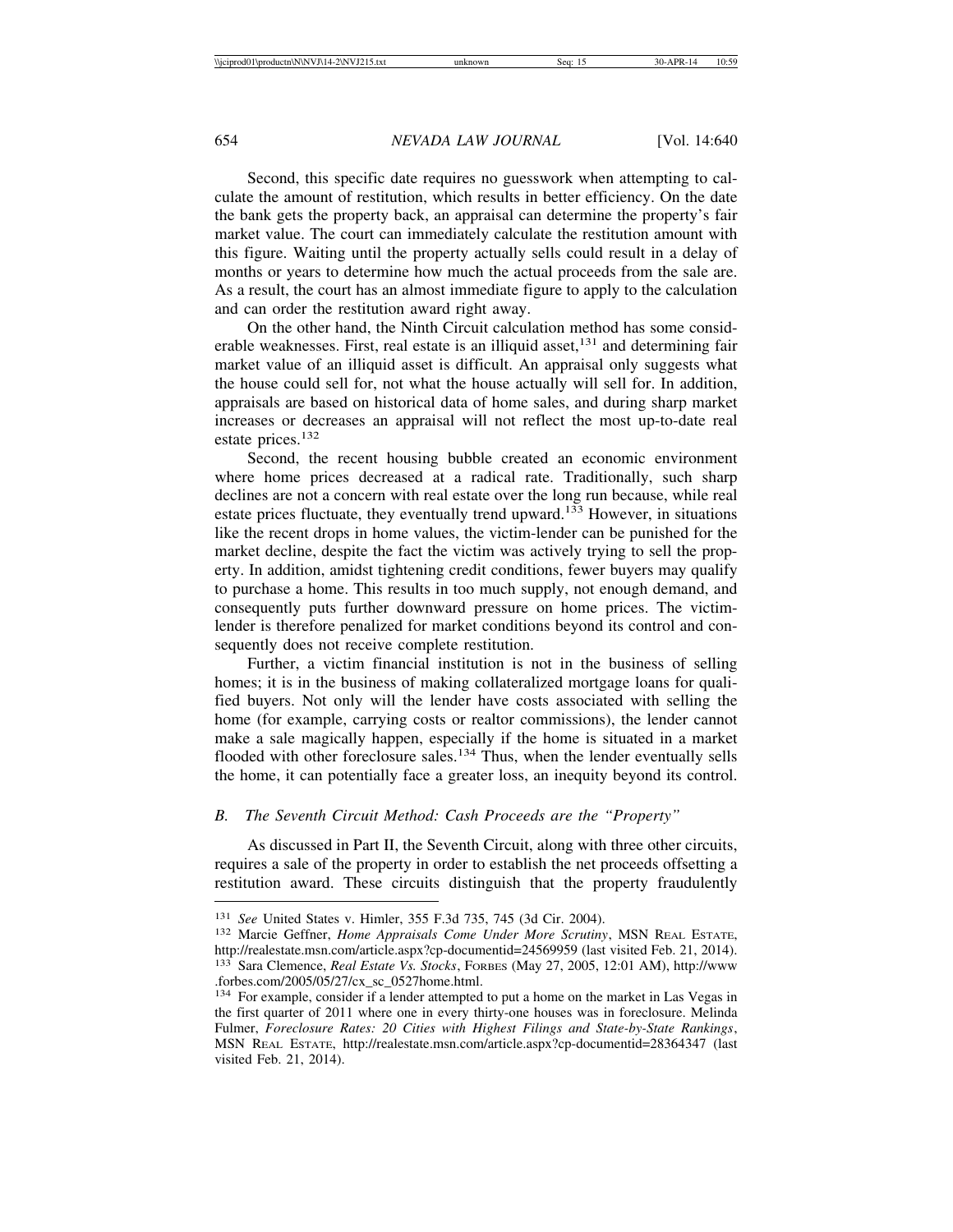obtained was the cash proceeds to finance a real estate purchase, not the actual home. Thus, this method recognizes the illiquidity of real estate and instead requires cash proceeds from a property's sale; therefore, no return of the property for restitution purposes occurs with just the transfer of title or "control" over the property.

In addition, this method provides a more exact amount to the restitution calculation. With an appraisal, a court only has an approximation of what the house is worth. With an actual sale, the court knows specifically what the home sold for, and also has information on the true net proceeds to the lender.

Finally, this method also provides a buffer of protection for a victim trying to sell a property in a declining housing market. If the victim is unable to sell the property immediately, and home prices continue to plummet, the victim will not be financially punished by an ensuing lower sales price of the property. Thus, by treating the property as cash proceeds and not calculating the restitution award until there is a sale of the property, this allows the victim to come closer to achieving full restitution because the funds returned are the original amount that was taken.

This calculation method, however, has some distinct disadvantages. First, calculating the amount of time a home will be on the market is a challenge. For example, in a downturn economy, is it appropriate for the defendants to wait for the home to sell for months or years? At what point should the restitution award sentence be official? Without an established time period for a requisite sale, there will be a decrease of both efficiency and certainty as the defendant will have to wait longer to find out what the value of the property is and therefore how much restitution is necessary.

In addition, what if the lender purposely holds on to the property longer than necessary? Indeed, victim banks could make a "business decision" to hold onto a property for years before attempting to sell.<sup>135</sup> This type of allowance does not encourage an efficient method of asset redistribution, which can delay economic recovery in a down economy. Further, what if the victim holds an improper foreclosure auction—for example, by failing to advertise the foreclosure sale—and subsequently purchases the home itself for an amount far lower than fair market value because of a (not surprising) lack of buyers? Should the lender be rewarded for its misbehavior? On the other hand, some would argue that between the two parties—a convicted criminal who attempted to defraud a financial institution and a more innocent lender who trusted the criminal borrower—the defendant should absorb the risk.

Further, it is possible in a booming housing market that a defendant will owe no restitution. For example, if the defendant fraudulently obtained a home loan for \$200,000 and the victim lender subsequently sold the property for \$205,000, the defendant will be absolved from restitution. However, if part of the goal of restitution is to make the victim whole, the victim is more than compensated in a booming housing market.

<sup>135</sup> Daniel Colbert, *Foreclosing Restitution: When Has a Lender's Property Been "Returned?"*, AM. CRIM. L. REV. (Nov. 26, 2013, 10:16 PM), http://americancriminallaw review.com/Drupal/blogs/blog-entry/foreclosing-restitution-when-has-lender's-property -been-"returned"-11-26-2013.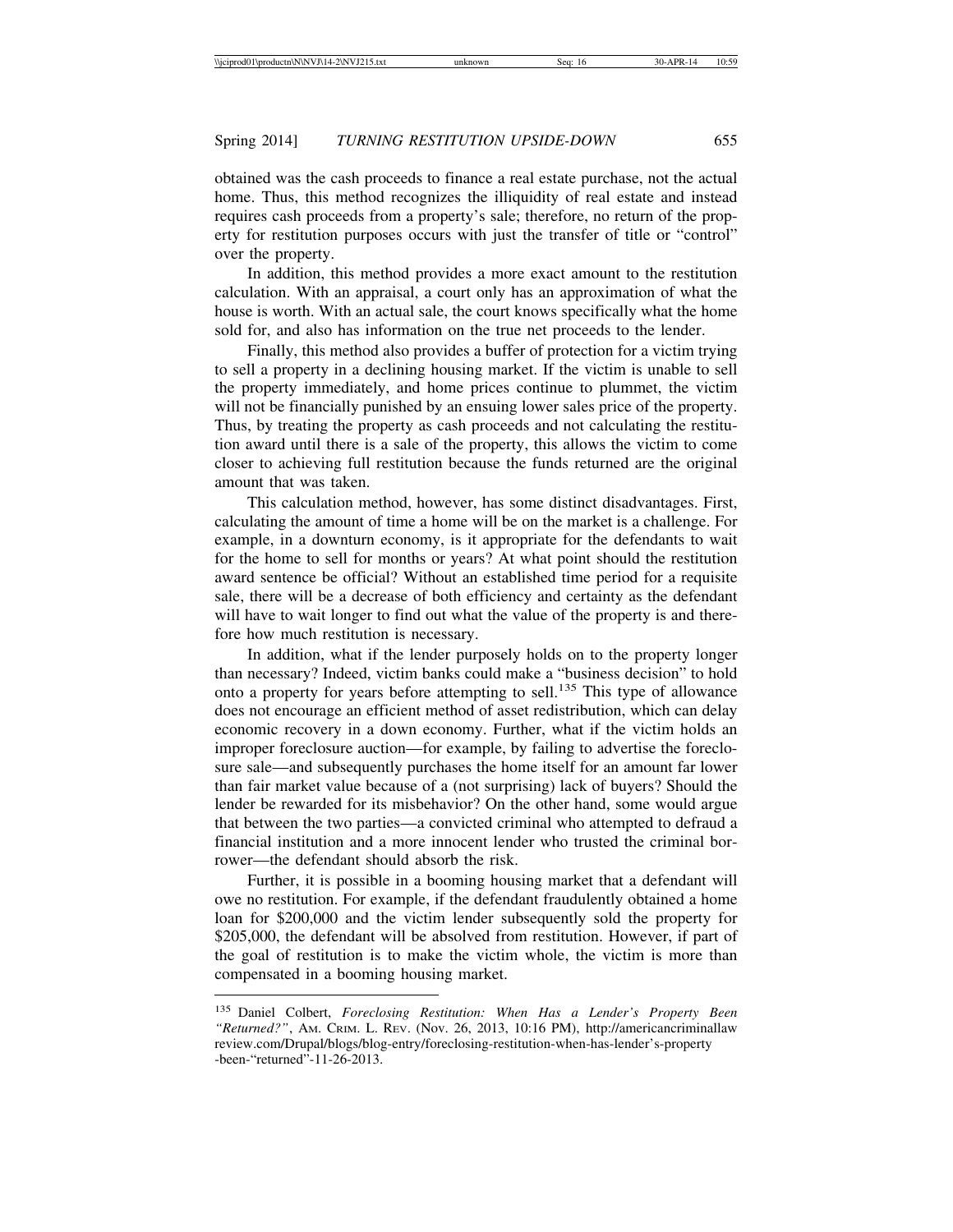Moreover, this type of calculation can have an adverse effect on other types of property. Knowing that the value of the property is not calculated until the item is actually sold, a criminal has little incentive to actually return the property. This would not be a concern for real property, but the same legal framework could be applied to other forms of collateral that can be moved and hidden, like cars. Thus, a thief can choose to hold on to the property or never return the property because of a lack of incentive to return it immediately. Accordingly, "[t]he decision is focused on the statute's goal of making victims whole but potentially interferes with the statute's goal of returning property to victims."136 Consequently, "[i]f a defendant is going to be on the hook for the offset amount regardless of when the property is sold, then why return the property? Also, the decision may have the unintended consequence of interfering with the marketplace  $\ldots$  ..."<sup>137</sup>

Finally, the loan in question in these circumstances is for a collateralized asset. The actual home provided security to the lender. As such, the lender bore the risk when it made the loan; however, the lender also understood it could foreclose on the home in case of default. Thus, this cost of doing business is already accounted for and a victim lender understands this type of risk when providing mortgage loans.

# *C. US Sentencing Guidelines: Local Property Assessment is the Real "Value"*

As discussed in Part IV, the US Sentencing Guidelines establish the date of valuation as the conviction date of the defendant. In addition, if the property has not sold by that date, the local property tax assessor's value of the home is the value of the property for restitution calculation purposes. There are several advantages to this approach. First, if every circuit applied this approach, these guidelines would result in a uniform application throughout the country and would eliminate the conflicting restitution awards. In addition, this approach sets a number that can be calculated and independently verified. An individual could easily confirm the tax assessor's value of the property and calculate the restitution.

Moreover, the Guidelines allow flexibility.<sup>138</sup> For example, if a court determines that an assessed value is too divergent from a property's fair market value, the court has discretion to address these differences and assign a fair market value.<sup>139</sup>

The Guideline method, however, has potential disadvantages. First, as previously noted, the assessed value may not be near the fair market value of the property, and a battle of experts may ensue as both the defendant and the victim claim otherwise. In addition, this discrepancy may afford too much discretion to judges when the goal of the Guidelines is to set a uniform policy.

<sup>136</sup> Carnathan, *supra* note 128.

<sup>137</sup> *Id.*

<sup>138</sup> Sentencing Guidelines for United States Courts, 77 Fed. Reg. 28,226, 28,228 (May 11, 2012) (codified at U.S. SENTENCING GUIDELINES MANUAL § 2B1.1 cmt. n.3(E) (2013)).

<sup>139</sup> *Id.*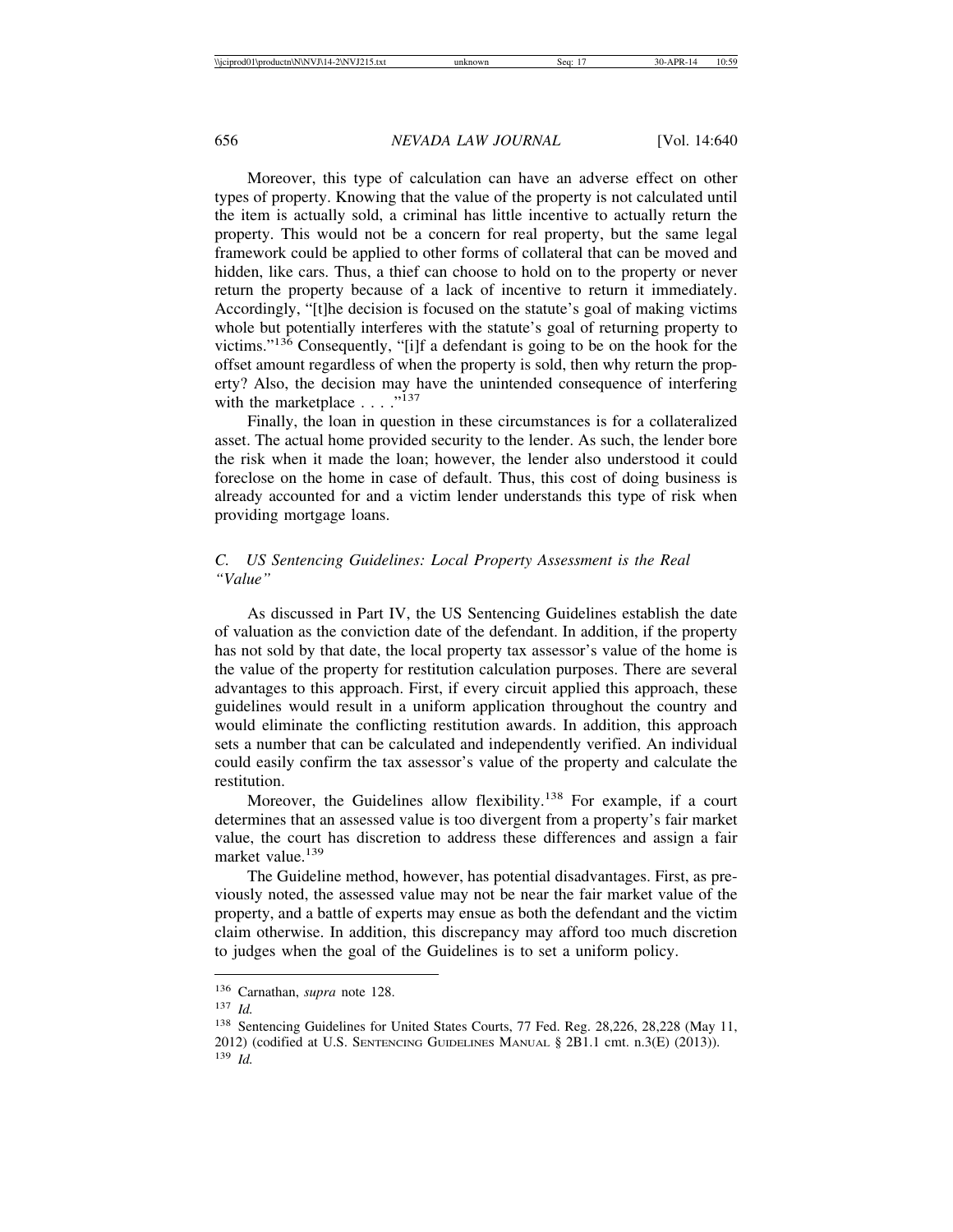In addition, this approach disregards the Seventh Circuit method recognizing that the property taken was the actual cash for the home loan. Instead, by relying on a tax assessor's value if the home remains unsold, the Commission determined that the "property" is the tangible real estate, and not the cash that was lent. Again, if the victim were unable to sell the home in a declining housing market, the restitution award would fail to compensate the victim for its true loss.

# *D. Alternative Methods of Calculation – State Deficiency Statutes*

The problematic issue of fair market assessment is not unique to restitution. Every state and the District of Columbia have a deficiency statute, whereby a lender can obtain a deficiency judgment to recover the difference between a foreclosure sale price and the current outstanding balance owed on the mortgage loan.<sup>140</sup> Not every jurisdiction, however, calculates this deficiency in the same way. For example, Nevada calculates the home value based on the actual sale price, not the fair market value when the property is returned to the lender.<sup>141</sup> However, the court may also consider the home's appraised value in its determination.<sup>142</sup>

Some states maintain that a foreclosure sale price determines the value of the home when calculating a deficiency judgment.<sup>143</sup> In other words, these states determine that a property's value is only determined at the time of the property's sale. Therefore, this calculation is similar to the Seventh Circuit method whereby a property's value can only be determined following a sale of the real estate.

Other states consider the fair market value of the property when considering a deficiency judgment. States that consider the fair market value at the time the property is returned coincide with the Ninth Circuit calculation method. Notably, some of these states are states that have had a high number of foreclosures and are within the Ninth Circuit: for example, Arizona and California.<sup>144</sup>

Other states provide that the courts have discretion to determine the appropriate value of the property.<sup>145</sup> This discretion is analogous to the alternative offered by US Sentencing Guidelines. This alternative is available when a court deems the property's assessed value is inappropriate and provides that a court has authority to consider other evidence in its determination of a property's value.

Thus, just as there is a lack of uniformity in the restitution calculation depending on which state you live in, there is a corresponding lack of uniformity regarding deficiency judgments. While most states follow the foreclosure

<sup>&</sup>lt;sup>140</sup> *See, e.g.*, RESTATEMENT (THIRD) OF PROP.: MORTGAGES § 8.4 (1997).<br><sup>141</sup> Nev. Rev. Stat. § 40.455(1) (2013).<br><sup>142</sup> Nev. Rev. Stat. § 40.457(1) (2013).<br><sup>143</sup> *See, e.g.*, Ark. Code Ann. § 18-49-105 (2012); D.C. Code § CODE ANN. § 78B-6-902 (West 2013); WASH. REV. CODE § 61.24.100(3)(a)(1) (2012). <sup>144</sup> ARIZ. REV. STAT. ANN. § 33-814 (2013); CAL. CIV. PROC. CODE § 580a (West 2013).

*See also* Fulmer, *supra* note 134 (showing that Arizona and California ranked second and third, respectively, in foreclosure filings in the first quarter of 2011).

<sup>145</sup> *See, e.g.*, IDAHO CODE ANN. § 6-108 (2006); TENN. CODE ANN. § 35-5-118 (Supp. 2013).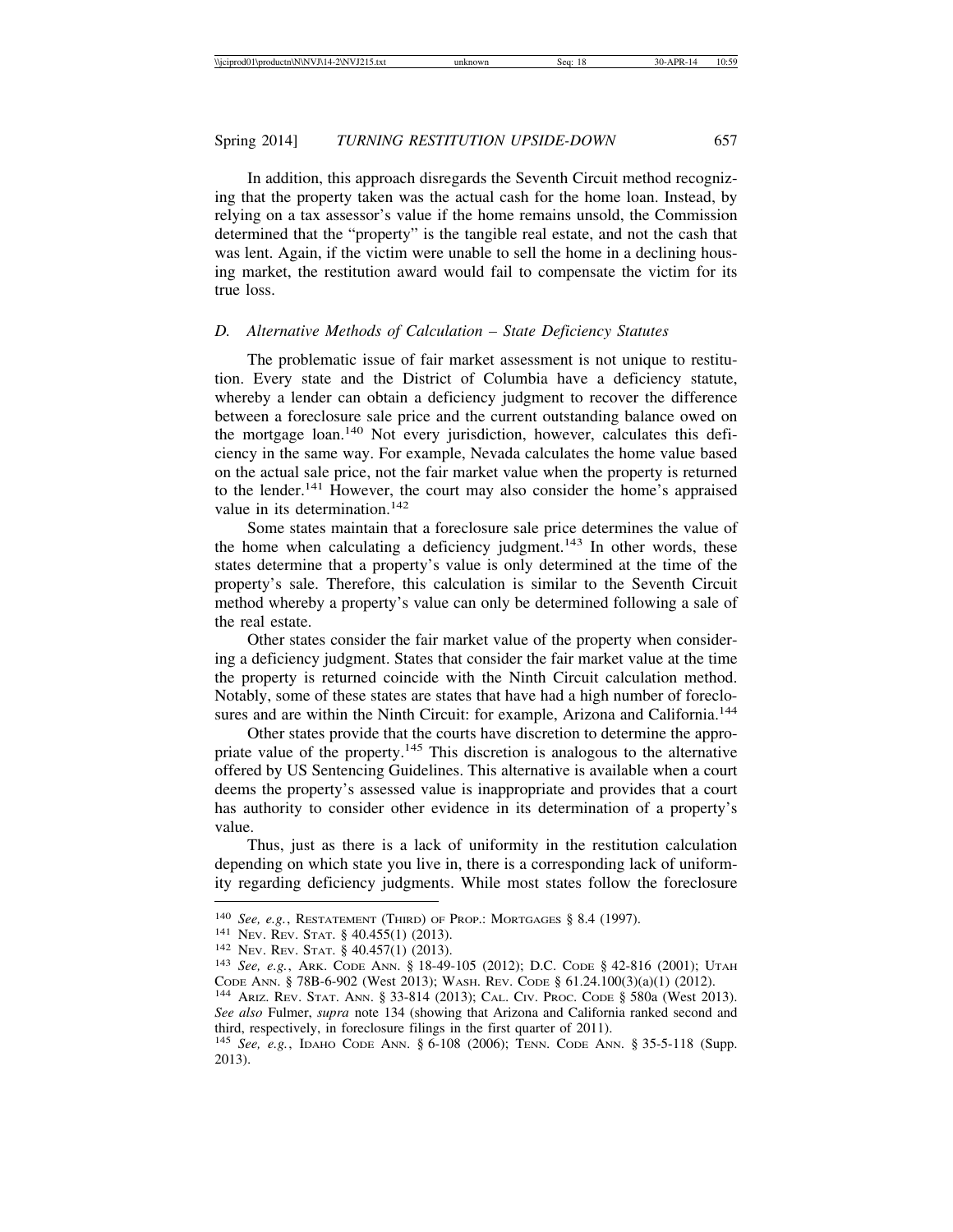sale approach recognizing the property's value can only be determined with an actual sale, this approach does not account for the amount of time a financial institution can choose to hold onto the property. It further fails to account for the lack of control a mortgagor has over the sale process. On the other hand, while the fair market approach recognizes the importance of the control aspect, this approach does not consider a mortgagee's potential inability to sell in a down economy.

#### *E. Analysis*

Restitution is founded primarily on the idea that the victim should be made whole for his property loss. The actual property that was defrauded from a victim in mortgage fraud is the money lent as part of the real estate transaction. Therefore, until the actual money is returned, equity has not been restored to the victim. However, equity also demands that a victim not take advantage of the criminal defendant and hold on to the returned real estate property longer than necessary to sell the real estate property. Therefore, there should be a limitation to ensure a victim does not unreasonably allow the property to languish. Accordingly, a "good faith" requirement should be included in any amendment to the MVRA, requiring a victim to sell the property to recoup funds with good faith. Thus, a defendant who believes a victim unfairly held onto a property for too long may petition the court to reduce the amount of restitution owed if the victim did not commence the sales process with good faith.

If Congress were to amend MVRA, it should provide a definition of the term "property" to help distinguish between properties at the different phases of a financial transaction. Because of the diverse types of financial fraud—e.g. mortgage fraud compared with securities fraud—the term "property" may have more than one meaning within these contexts, and may also change throughout the transaction. For instance, consider a scheming debtor who fraudulently obtained a margin loan to purchase both mortgage backed securities and corporate bonds. The property "stolen" initially in this case is the fraudulently obtained cash used to purchase the assets. However, after the margin loan is received, the property now consists of two types of financial instruments within the debtor's portfolio. Indeed, the property in its current form (financial assets) can be converted back to the form of the original property (cash). However, with the current definition of property, it is unclear if that conversion is even required.

The definition of property should state that "property" is defined as the specific or particular type of asset (such as cash) that the defendant secured from the victim. This way, the "property" returned to the victim (money) will be the same type of property stolen (money used to purchase the home). In addition, similar to many state statutes prohibiting insurance companies from operating in bad faith, $146$  the Act should prohibit victim-lenders from operating in bad faith.

<sup>146</sup> *See, e.g.*, NEV. REV. STAT. § 686A.310 (2013).